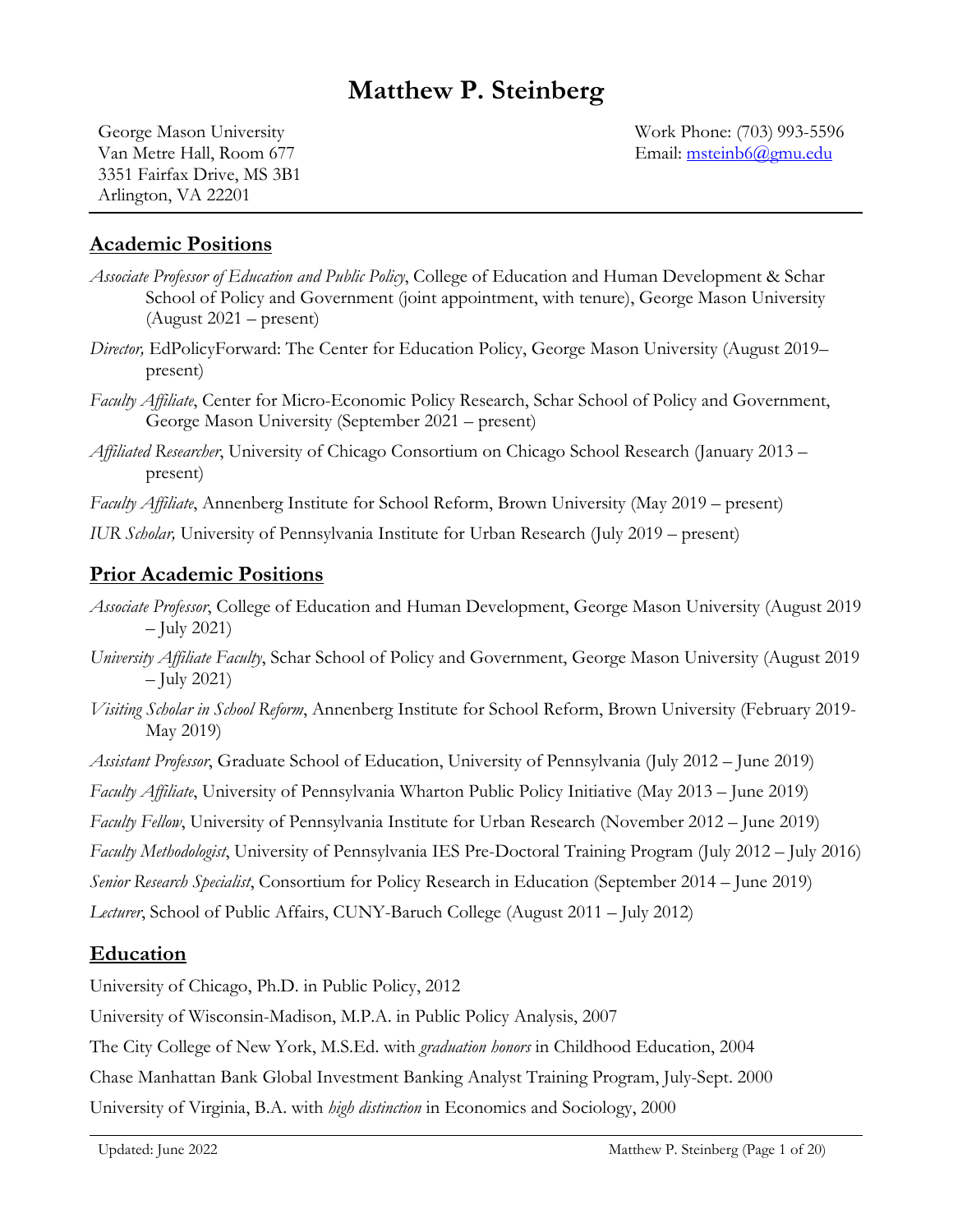### **Publications:** Journal Articles

(\* indicates graduate student; # indicates authors listed in alphabetical order)

- Shores, K., & **Steinberg, M**. # (Conditionally Accepted). Fiscal federalism and K-12 education funding: Policy lessons from two educational crises. *Educational Researcher.*
- **Steinberg, M.** & Yang, H.\* (2022). Does principal professional development improve schooling outcomes? Evidence from Pennsylvania's Inspired Leadership induction program. *Journal of Research on Educational Effectiveness*.
- **Steinberg, M.** & Sartain, L. (2021). What explains the race gap in teacher performance ratings? Evidence from Chicago Public Schools. *Educational Evaluation and Policy Analysis*, 43(1), 60-82.
- Steinberg, M., Quinn, R., & Anglum, C.\* (2020). Education finance reform and the Great Recession: Did state policy and fiscal federalism improve education spending, school resources and student achievement in Pennsylvania? *Journal of Education Finance*, 45(4), 427-458.
- Shores, K., & **Steinberg, M**. # (2019). The Great Recession, fiscal federalism and the consequences for cross-district spending inequality. *Journal of Education Finance*, 45(2), 123-148.
- Shores, K., & **Steinberg, M**. # (2019). Schooling during the Great Recession: Patterns of school spending and student achievement using population data. *AERA Open*, 5(3), 1-29.
- Kreisman, D., & **Steinberg, M**. (2019). The effect of increased funding on student achievement: Evidence from Texas's small district adjustment. *Journal of Public Economics*, 176, 118-141.
- **Steinberg, M.**, Ukert, B., & MacDonald, J. (2019). Schools as places of crime? Evidence from closing chronically underperforming schools. *Regional Science and Urban Economics*, 77, 125-140.
- Steinberg, M., & MacDonald, J. (2019). The effects of closing urban schools on students' academic and behavioral outcomes: Evidence from Philadelphia. *Economics of Education Review*, 69, 25-60.
- Jensen, B., Wallace, T. L., **Steinberg, M**., Gabriel, R., Dietiker, L., Davis, D., Kelcey, B., Covay Minor, E., Halpin, P., & Rui, N. (2019). Complexity and scale in teaching effectiveness research: Reflections from the MET Study. *Education Policy Analysis Archives*, *27*(7), 1-17. <http://dx.doi.org/10.14507/epaa.27.3923>
- Lacoe, J., & **Steinberg, M**. # (2019). Do suspensions affect student outcomes? *Educational Evaluation and Policy Analysis*, 41(1), 34-62.
- **Steinberg, M., & Lacoe, J. (2018). Reforming school discipline: School-level policy implementation and** the consequences for suspended students and their peers. *American Journal of Education*, 125(1), 29- 77.
- Lacoe, J., & **Steinberg, M.**<sup>#</sup> (2018). Rolling back zero tolerance: The effect of discipline policy reform on suspension usage and student outcomes. *Peabody Journal of Education*, 93(2), 207-227.
- **Steinberg, M.**, & Kraft, M. (2017). The sensitivity of teacher performance ratings to the design of teacher evaluation systems. *Educational Researcher*, 46(7), 378-396.
- **Steinberg, M., & Quinn, R. (2017).** Education reform in the post-NCLB era: Lessons learned for transforming urban public education. *Cityscape*, 19(1), 207-232.
- **Steinberg, M., & Lacoe, J. (2017). What do we know about school discipline reform? Assessing the** alternatives to suspensions and expulsions. *Education Next*, 17(1), 44-52. [Article ranked among the top *Education Next* articles published in 2016: [http://educationnext.org/top-20-education-next-articles-](http://educationnext.org/top-20-education-next-articles-2016/)[2016/\]](http://educationnext.org/top-20-education-next-articles-2016/)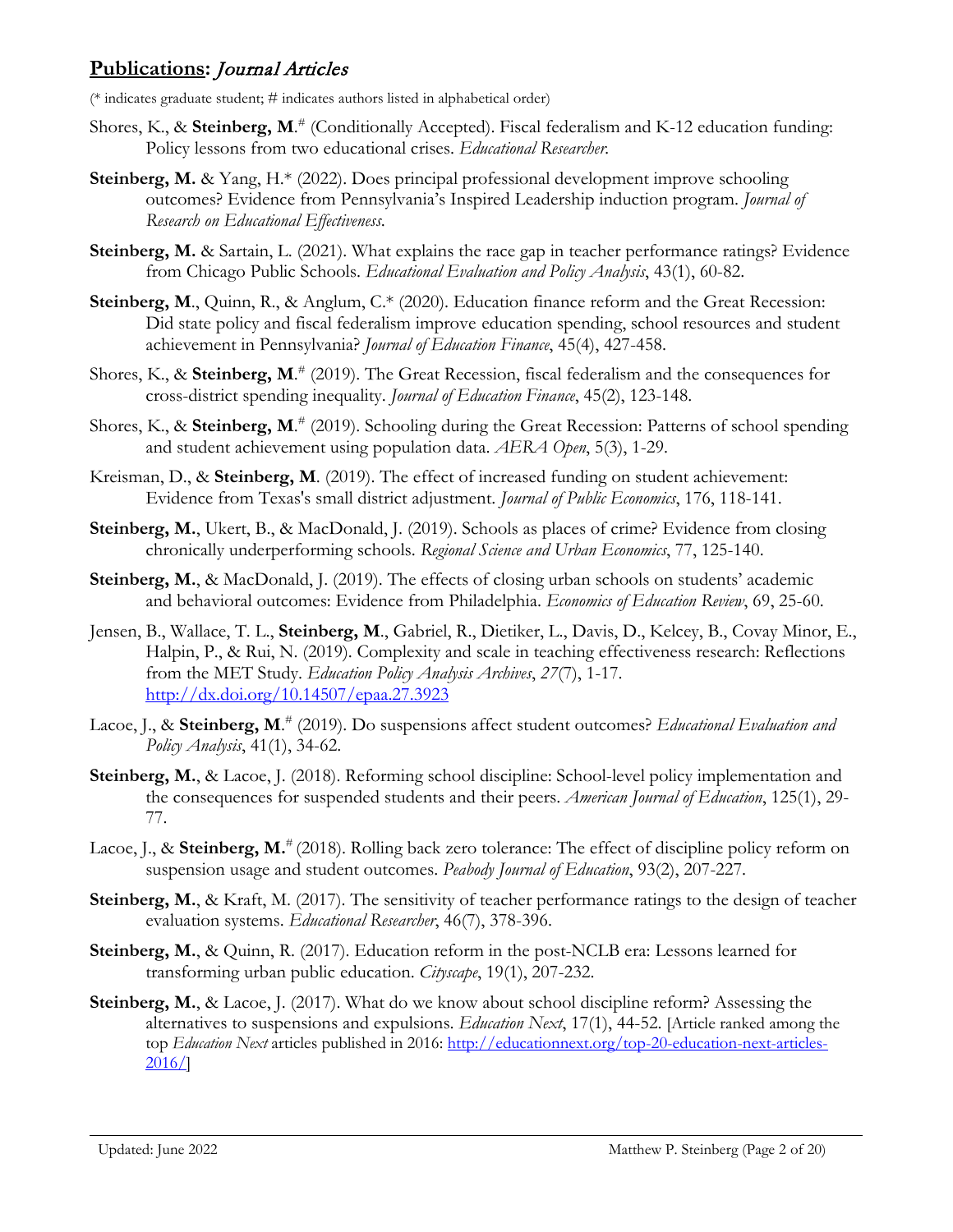- **Steinberg, M.**, & Cox, A.\* (2017). School autonomy and district support: How principals respond to a tiered autonomy initiative in Philadelphia public schools. *Leadership and Policy in Schools,* 16(1), 130- 165.
- **Steinberg, M.**, Quinn, R., Kreisman, D., & Anglum, C.\* (2016). Did Pennsylvania's statewide school finance reform increase education spending or provide tax relief? *National Tax Journal*, 69(3), 545- 582.
- **Steinberg, M.**, & Garrett, R. (2016). Classroom composition and measured teacher performance: What do teacher observation scores really measure? *Educational Evaluation and Policy Analysis*, 38(2), 293- 317. [4th Most read article in *Educational Evaluation and Policy Analysis* in 2016; [http://www.aera.net/Newsroom/News-Releases-and-Statements/AERA-Announces-Most-Read-](http://www.aera.net/Newsroom/News-Releases-and-Statements/AERA-Announces-Most-Read-Education-Research-Articles-of-2016)[Education-Research-Articles-of-2016\]](http://www.aera.net/Newsroom/News-Releases-and-Statements/AERA-Announces-Most-Read-Education-Research-Articles-of-2016)
- **Steinberg, M.**, & Donaldson, M. (2016). The new educational accountability: Understanding the landscape of teacher evaluation in the post-NCLB era. *Education Finance and Policy*, 11(3), 340-359.
- Sartain, L., & Steinberg, M.<sup>#</sup> (2016). Teachers' labor market responses to performance evaluation reform: Experimental evidence from Chicago public schools. *Journal of Human Resources*, 51(3), 615-655.
- **Steinberg, M.**, & Sartain, L. (2015). Does teacher evaluation improve school performance? Experimental evidence from Chicago's Excellence in Teaching Project. *Education Finance and Policy*, 10(4), 535- 572.
- Garrett, R., & Steinberg, M.<sup>#</sup> (2015). Examining teacher effectiveness using classroom observation scores: Evidence from the randomization of teachers to students. *Educational Evaluation and Policy Analysis*, 37(2), 224-242.
- **Steinberg, M., & Quinn, R.** (2015). A tale of two decades: New evidence on adequacy and equity in Pennsylvania. *Journal of Education Finance*, 40(3), 273-299.
- **Steinberg, M.**, & Sartain, L. (2015). Does better observation make better teachers? *Education Next*, 15(1), 70-76. [Article ranked among the top *Education Next* articles published in 2014: [http://educationnext.org/top-education-next-articles-2014/\]](http://educationnext.org/top-education-next-articles-2014/)
- **Steinberg, M.** (2014). Does greater autonomy improve school performance? Evidence from a regression discontinuity analysis in Chicago. *Education Finance and Policy*, *9*(1), 1–35.
- **Steinberg, M.** (2011). Educational choice & student participation: The case of the supplemental educational services provision in Chicago public schools. *Educational Evaluation and Policy Analysis*, *33*(2), 159–182.
- **Steinberg, M.,** Piraino, P., & Haveman, R. (2009). Access to higher education: Exploring the variation among U.S. colleges and universities in the prevalence of Pell grant recipients. *The Review of Higher Education*, *32*(2), 235–270.
- Burch, P., **Steinberg, M.**, Donovan, J. (2007). Supplemental educational services and NCLB: Policy assumptions, market practices, emerging issues. *Educational Evaluation and Policy Analysis, 29*(2), 115– 133.
- **Steinberg, M.** (2006). Private educational services: Whom does the market leave behind? *PolicyMatters, 4*(1), 17–22.
- Burch, P., Donovan, J., & **Steinberg, M.** (2006). The new landscape of educational privatization in the era of NCLB. *Phi Delta Kappan*, *88*(2), 129–135.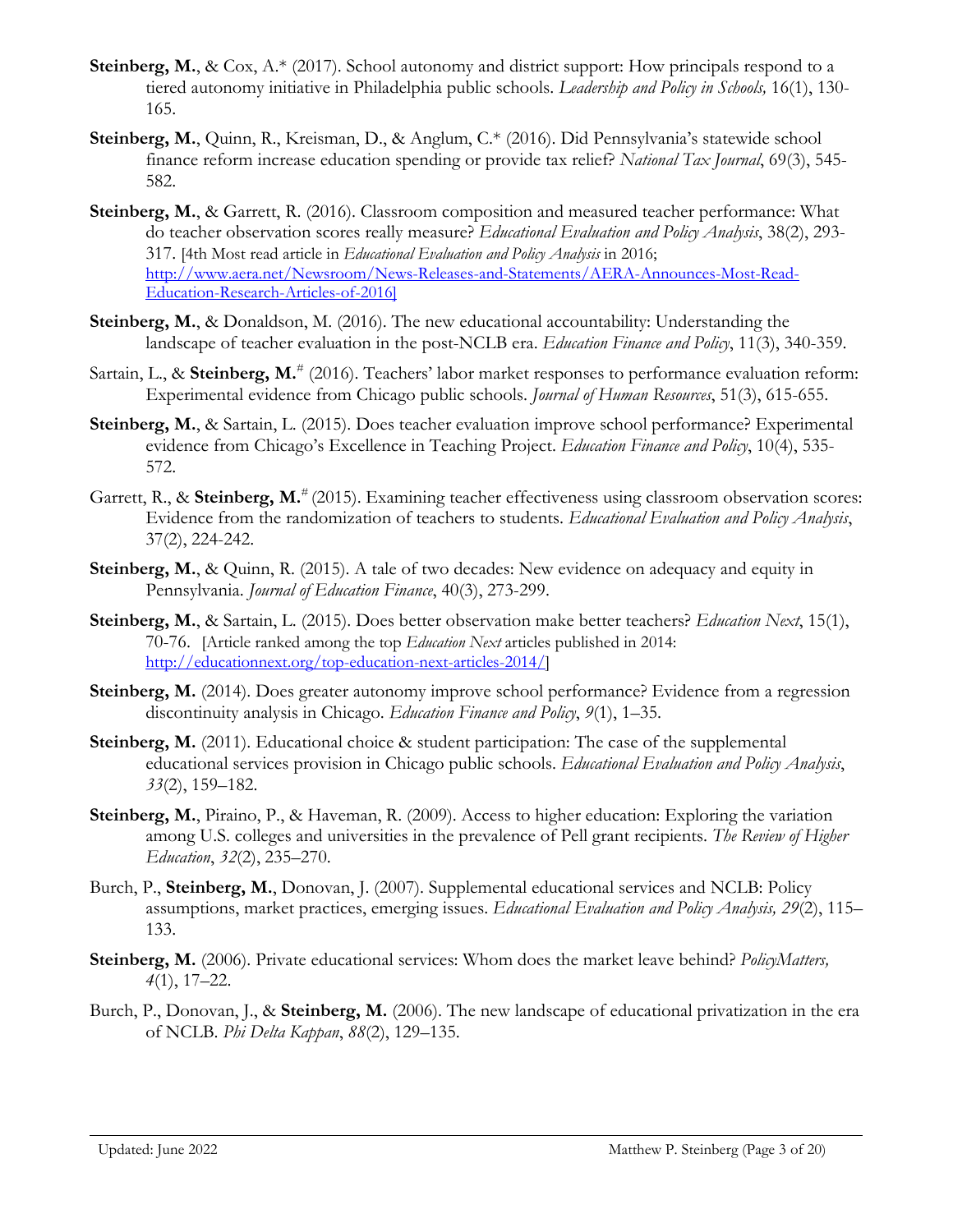### **Publications:** Policy Reports & Book Chapters

- Anglum, C., Shores, K., & **Steinberg, M.**# (2022). Federal stimulus aid and school finance: Lessons from the Great Recession. In Downes, T. & Killeen, K. (Eds.), *Recent Advancements in Education Finance and Policy*. Charlotte, NC: Information Age Publishing.
- **Steinberg, M**. & Yang, H.\* (2020, December). *Teacher Effectiveness and Improvement in Charter and Traditional Public Schools*. Washington, DC: The Thomas B. Fordham Institute.
- **Steinberg, M**., Pileggi, M., & Neild, R. (2019). *Student mobility and dropout in Philadelphia high schools, 2013-14 through 2016-17*. Philadelphia: The Philadelphia Education Research Consortium.
- **Steinberg, M.**, & Yang, H.\* (2019). *Principal mobility in Philadelphia traditional and charter public schools, 2007-08 through 2015-16.* Philadelphia: The Philadelphia Education Research Consortium.
- **Steinberg, M**., Neild, R., Canuette, W.K.\*, Park, S.\*, Schulman, E.\*, & Wright, M\*. (2018). *Teacher mobility in the School District of Philadelphia, 2009-10 through 2015-16*. Philadelphia: The Philadelphia Education Research Consortium.
- **Steinberg, M**. & Lacoe, J. (2017, December). *The Academic and Behavioral Consequences of Discipline Policy Reform: Evidence from Philadelphia*. Washington, DC: The Thomas B. Fordham Institute.
- **Steinberg, M**., & Qunn, R. (2016). *Education Reform in the Post-NCLB Era: Lessons Learned for Transforming Urban Public Education* (Penn Institute for Urban Research/Federal Reserve Bank of Philadelphia). Retrieved from: [http://www.penniur.upenn.edu/uploads/media/Steinberg-Quinn\\_PennIUR-Philly\\_Fed\\_working\\_paper\\_final.pdf](http://www.penniur.upenn.edu/uploads/media/Steinberg-Quinn_PennIUR-Philly_Fed_working_paper_final.pdf)
- **Steinberg, M.** (2016). The future of teacher evaluation. *State Education Standard,* 16(3), 6-12.
- Sartain, L., Allensworth, E., Porter, S., Levenstein, R., Johnson D., Huynh, M., Anderson, E., Mader, N., & **Steinberg, M**. (2015, September). *Suspending Chicago's students: Differences in discipline practices across schools.* Chicago: Consortium on Chicago School Research.
- Quinn, R., & **Steinberg, M.** (2015). Can state policy deliver equitable and adequate funding? *State Education Standard,* 15(2), 37-41.
- **Steinberg, M.**, Allensworth, E., & Johnson, D. (2015). What conditions support safety in urban schools? The influence of school organizational practices on student and teacher reports of safety in Chicago. In D. Losen (Ed.), *Closing the school discipline gap: Research for policymakers*. New York: Teachers College Press.
- **Steinberg, M.**, & Quinn, R. (2014). *An urban myth? New evidence on equity, adequacy, and the efficiency of educational resources in Pennsylvania* (PB 14-4). Philadelphia: Consortium for Policy Research in Education.
- **Steinberg, M.**, Allensworth, E., & Johnson, D. (2011, May). *Student and teacher safety in Chicago public schools: The roles of community context and school social organization.* Chicago: Consortium on Chicago School Research.
- **Steinberg, M.** (2010, October). *Education tax credits: A review of the Rhode Island program and assessment of possibilities in Massachusetts* (White Paper No. 69). Boston: Pioneer Institute.
- **Steinberg, M.**, Piraino, P., & Havemen, R. (2007). *How successful are research universities in enrolling low-income students?* (Policy Report Vol. 17, No. 1). Madison, WI: La Follette School of Public Affairs, University of Wisconsin-Madison.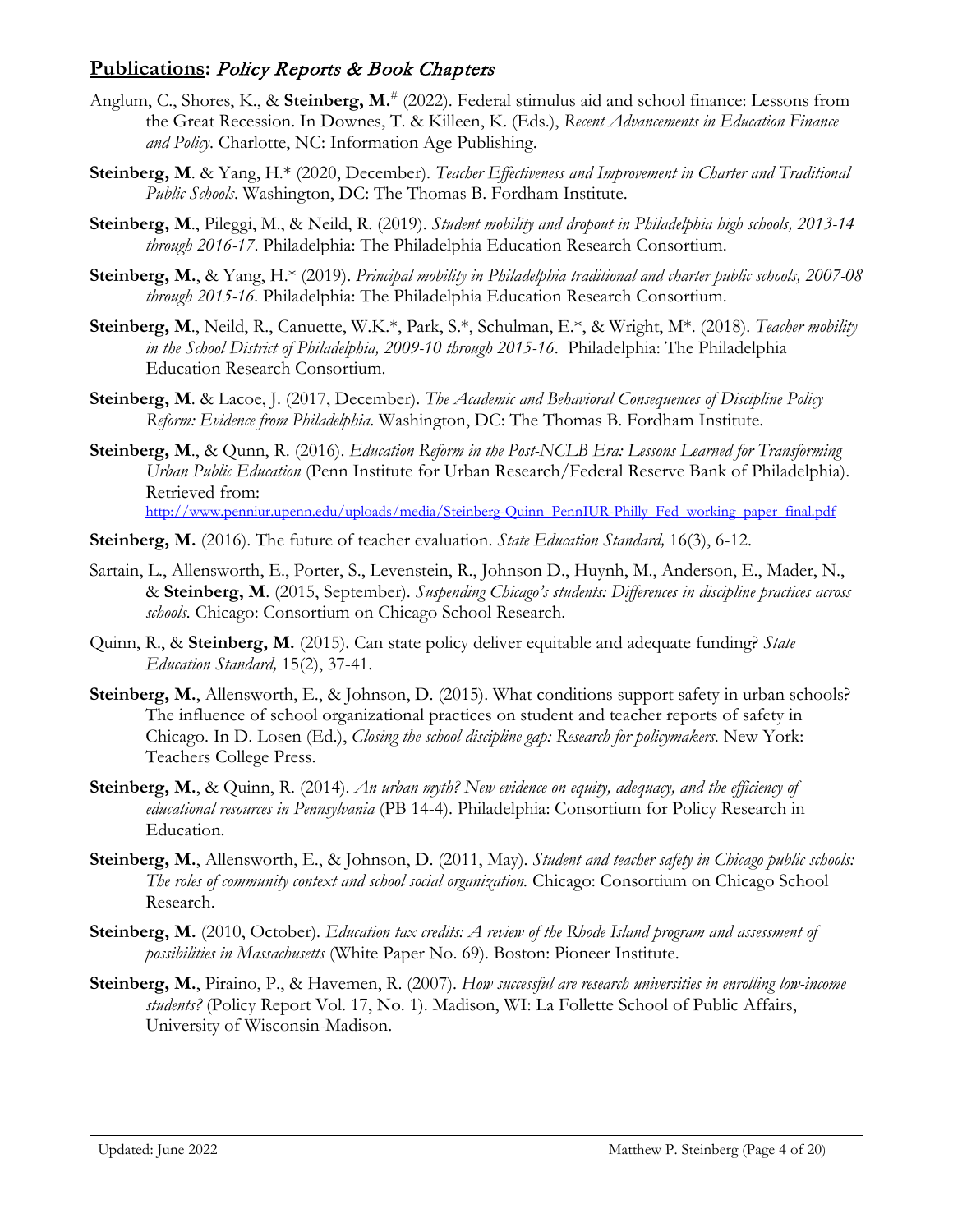### **Publications: Other Writings**

- Shores, K., & **Steinberg, M.** (2022, April 12). Has federal crisis spending for K-12 schools served its intended objectives? Lessons from the Great Recession and COVID-19. *Brown Center Chalkboard, The Brookings Institution*. [https://www.brookings.edu/blog/brown-center-chalkboard/2022/04/12/has-federal](https://www.brookings.edu/blog/brown-center-chalkboard/2022/04/12/has-federal-crisis-spending-for-k-12-schools-served-its-intended-objectives/)[crisis-spending-for-k-12-schools-served-its-intended-objectives/](https://www.brookings.edu/blog/brown-center-chalkboard/2022/04/12/has-federal-crisis-spending-for-k-12-schools-served-its-intended-objectives/)
- Lacoe, J., & **Steinberg, M.** (2018, March 27). Focusing on school discipline after Parkland is unsound policy [Editorial]. *The Hill.* [http://thehill.com/opinion/education/380530-focusing-on-school-discipline-after](http://thehill.com/opinion/education/380530-focusing-on-school-discipline-after-parkland-is-unsound-policy)[parkland-is-unsound-policy](http://thehill.com/opinion/education/380530-focusing-on-school-discipline-after-parkland-is-unsound-policy)
- Quinn, R., **Steinberg, M.,** & Anglum, C. (2016, September 21). Extra money for Pa. schools may fall short [Editorial]. *The Philadelphia Inquirer*.
- **Steinberg, M.**, & Quinn, R. (2016, September 13). Lessons Learned for Transforming Urban Public Education. *Urban Link*. Philadelphia: Institute for Urban Research, University of Pennsylvania: <http://penniur.upenn.edu/publications/lessons-learned-for-transforming-urban-public-education>
- **Steinberg, M.** (2015, December 8). Can rigorous, observation-based teacher evaluations move the needle on student achievement?? Policy Analysis for California Education (PACE) web log post: <http://edpolicyinca.org/blog/can-rigorous-observation-based-teacher-evaluations-move-needle-student-achievement>
- **Steinberg, M.** (2014, September 8). Teacher evaluation reform: Building research to inform policy. *Urban Link*. Philadelphia: Institute for Urban Research, University of Pennsylvania: <http://penniur.upenn.edu/publications/teacher-evaluation-reform-building-research-to-inform-policy>
- **Steinberg, M.** (2014, March 4). Does greater principal autonomy improve school achievement? Policy Analysis for California Education (PACE) web log post: [http://www.edpolicyinca.org/blog/does-greater](http://www.edpolicyinca.org/blog/does-greater-principal-autonomy-improve-school-achievement)[principal-autonomy-improve-school-achievement](http://www.edpolicyinca.org/blog/does-greater-principal-autonomy-improve-school-achievement)
- **Steinberg, M.**, & Quinn, R. (2013, November 20). Surprising new research on school funding. *The Washington Post* web log post: [http://www.washingtonpost.com/blogs/answer](http://www.washingtonpost.com/blogs/answer-sheet/wp/2013/11/20/surprising-new-research-on-school-funding/)[sheet/wp/2013/11/20/surprising-new-research-on-school-funding/](http://www.washingtonpost.com/blogs/answer-sheet/wp/2013/11/20/surprising-new-research-on-school-funding/)

### **Working Papers**

- "Too Much Information: When Does Additional Testing Benefit Schools?" (with Sergei Savin and Vanitha Virudachalam), Revised and Resubmitted, *Management Science*.
- "Can Personnel Policy Improve Teacher Quality? The Role of Evaluation and the Impact of Exiting Low-Performing Teachers," (with Lauren Sartain), Revise and Resubmit, *Education Finance and Policy*.
- "Public Support for Educators and In-Person Instruction During the Covid-19 Pandemic," (with David Houston), *Under Review.*

#### *Dormant:*

- "When Suspensions Are Shorter: Direct and Spillover Effects on Students," (with Lauren Sartain and Nick Mader), January 2018. *Working Paper*.
- "Home Field Advantage? Examining Whether Teacher Performance Scores Depend on Who Evaluates Teacher Instructional Practice," (with Cara Jackson), November 2017. *Working Paper*.
- "Teacher Effectiveness, Peer Quality and Student Achievement: Evidence from Student Sorting Following Teacher Random Assignment," (with Rachel Garrett), October 2015. *Working Paper.*
- "An Urban Myth? New Evidence on Equity, Adequacy and the Efficiency of Educational Resources" (with Rand Quinn), February 2014*. Working Paper*.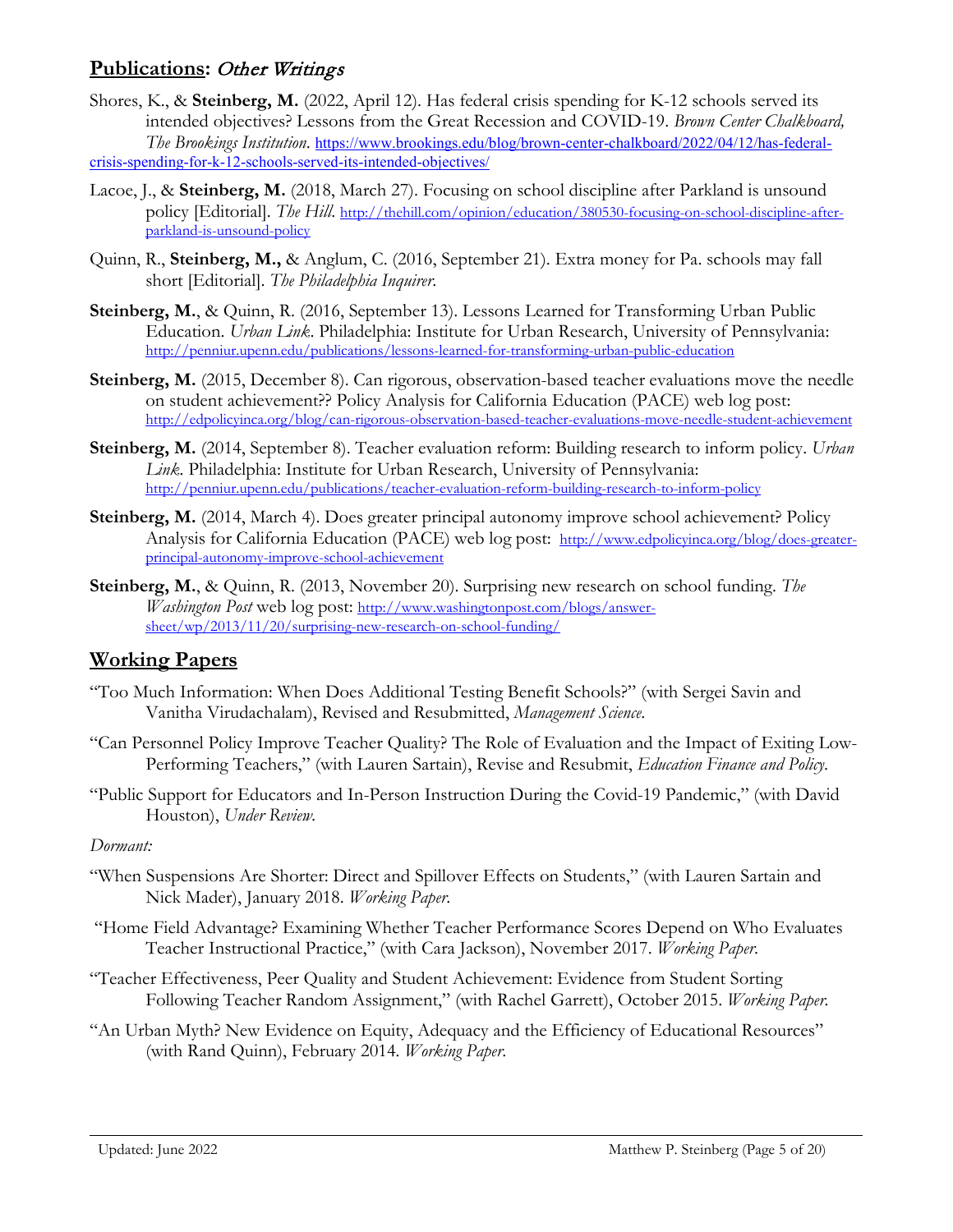### **Work in Progress**

- "Examining the Distribution and Mobility of Teacher and Principal Human Capital across Pennsylvania Charter and Traditional Public Schools"
- "Exploring the Conditions Shaping Teacher and Evaluator Discordance Regarding Teacher Performance Ratings," (with Seth Hunter)
- "Teacher Evaluation Reform in Chicago: Teacher Performance, Student Achievement and Labor Market Consequences," (with Lauren Sartain)
- "The Effect of Pandemic-Induced School Closures on Public Support for Education Spending," (with David Houston)
- "The Effect of Teacher Strikes on Teacher Labor Market Outcomes and Student Achievement," (with Matt Kraft)

# **Teaching**

### **George Mason University**

Economics of Education (Educ 896, Instructor: Fall 2019, Fall 2020, Fall 2021)

Quasi-Experimental Methods for Causal Inference (Educ 897, Instructor: Fall 2021)

Social Science Research and Education Policy (Educ 872, Instructor: Spring 2020, Spring 2021; Spring 2022)

Teacher Development and Education Policy (Educ 876, Instructor: Spring 2021; Spring 2022)

### **University of Pennsylvania**

Introductory Statistics for Educational Research (Ed 667, Instructor: Fall 2012, Spring 2013, Fall 2013; Fall 2014)

Applied Research and Reporting (Ed 838, Instructor: Spring 2013)

Economics of Education (Ed 672, Instructor: Fall 2017; Fall 2018)

Education Policy Research Practicum (Ed 711, Instructor: Spring 2014; Spring 2015; Spring 2016; Spring 2017; Spring 2018)

Analytical Methods for Local Research and Evaluation (Ed 801: Mid-Career Doctoral Program in Educational Leadership, Instructor: Fall 2013; Fall 2014; Fall 2015)

Evidence Block Module on Quantitative Research Methods (Penn CLO Executive Doctoral Program, Instructor: Fall 2014)

UPenn IES Methods Workshops. (i) *Applications of Regression Discontinuity Design* (June 2013): This one-day practicum provided UPenn IES fellows with hands-on experience designing studies to estimate program impacts using regression discontinuity designs. It addressed the theory, mechanics, and interpretation of results of RD designs. (ii) *MET Data Overview and Study Design Proposals* (July 2013): This one-day workshop provided an overview of the MET data, exposed fellows to examples of the types of analyses being done with the data, and provided opportunities for fellows to work in groups to conceptualize research they might conduct with the data.

Measures of Effective Teaching (MET) Project Workshops. (i) *Random Assignment in the MET Longitudinal Database (LDB)* (May 2014): This webinar provided an overview of the MET Project's randomization process, discussion of compliance and implications for analysis, and practical tips for secondary analysis using the randomized blocks. (ii) *ICPSR/University of Michigan Summer Data Workshop* (June 2014): This three-day summer workshop offered a summary of the MET project, in-class lectures and discussions of the randomization process and quantitative student/teacher-level data, and hands-on experience working with the MET quantitative data files.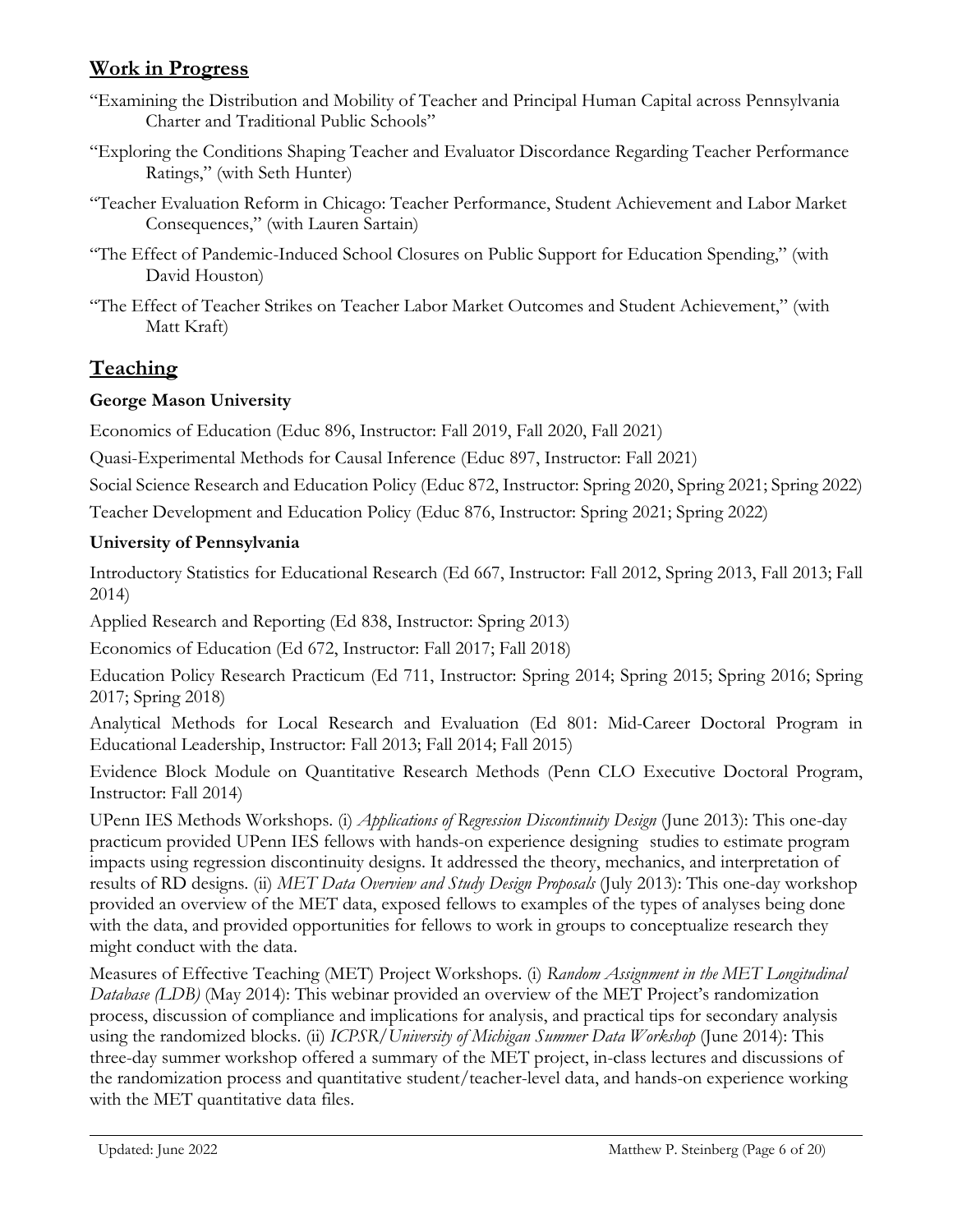### **CUNY-Baruch College, School of Public Affairs**

Research and Analysis II (PAF 9172, Instructor: Fall 2011, Winter 2012, Spring 2012) Issues in Educational Policy (PAF 9318, Instructor: Spring 2012)

### **University of Chicago**

K-12 Education Policy and Evaluation (PPHA 343, Instructor: Spring 2010, Spring 2011)

Statistics for Public Policy I (PPHA 310, Teaching Assistant for Bruce Meyer: Fall 2009; Teaching Assistant for Amy Claessens: Fall 2010)

Statistics for Public Policy II (PPHA 311, Teaching Assistant for James Sallee: Winter 2010, Winter 2011)

Statistical Method of Research I: An Introduction to Quantitative Methods in Social Science (SOCI 30004, Teaching Assistant for Stephen Raudenbush: Winter 2009)

# **Honors and Awards**

National Academy of Education/Spencer Foundation, Postdoctoral Fellowship, 2016

Emerging Education Policy Scholar, Thomas B. Fordham Institute, 2015.

Penn Social Science and Policy Forum Course Development Grant recipient, 2013. (\$5,000)

Poster Session Winner (1st Place), 2011 Association for Public Policy Analysis & Management (APPAM) Fall Research Conference

Mathematica Policy Research, Inc., Summer Fellowship; 2008.

Institute of Education Sciences (IES) Pre-Doctoral Educational Fellow, Committee on Education; University of Chicago; 2007-2012.

Director's Book Award, La Follette School of Public Affairs. Awarded to one student in each year's graduating class who has demonstrated the highest academic achievement and excellence in thinking and writing in public policy; May 2007.

La Follette School Fellow, 2005-2006 academic year

Dean's List, University of Virginia: Fall 1996, Spring 1998, Fall 1998, Fall 1999

Intermediate Honors, University of Virginia: Spring 1998

Golden Key National Honor Society, Fall 1998

National Society of Collegiate Scholars, Spring 1998

Phi Eta Sigma National Freshman Honor Society, Fall 1997

# **Research Funding**

*Awarded*

- The Heinz Endowments, (\$50,000), 2020, "Examining the Distribution and Mobility of Teacher Human Capital across Traditional and Charter Schools in Pennsylvania: Patterns, Contexts and Consequences."
- Russell Sage and W.T. Grant Foundations Small Grants Award for *Improving Education and Reducing Inequality in the United States* (with Co-PI Kenneth Shores), (\$20,000), 2016-2017, "The Great Recession, Fiscal Federalism and Student Achievement."
- University of Pennsylvania Research Foundation Award, Co-PI with Rand Quinn, (\$48,484), 2014-2015, "How Does a Statewide Funding Formula Impact the Distribution of Educational Revenues, Spending and Academic Achievement? Evidence from School Finance Reform in Pennsylvania."
- Milken Strategic Faculty Support Fund Grant, Co-PI with Rand Quinn, (\$20,000), 2014-2015, "How Does a Statewide Funding Formula Impact the Distribution of Educational Revenues, Spending and Academic Achievement? Evidence from School Finance Reform in Pennsylvania."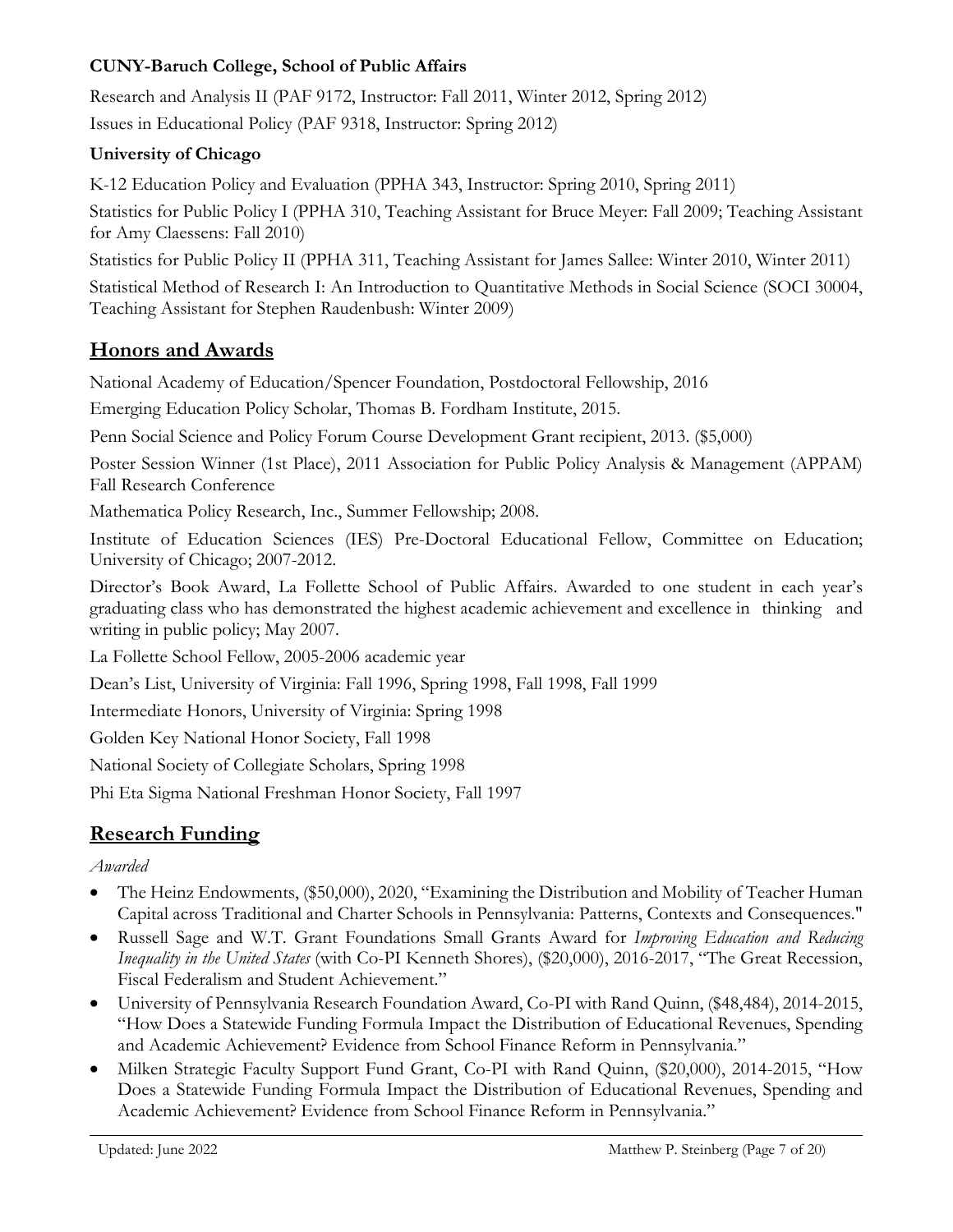- Measures of Effective Teaching (MET) Early Career Grant, Principal Investigator (with Co-PI Rachel Garrett, American Institutes for Research), (\$25,000), 2013-2014, "From Practice to Performance: The Role of Observed Teacher Instruction in Student Achievement."
- Atlantic Philanthropies, Subcontract with the University of Chicago Consortium on Chicago School Research, 2012-2015, "School Discipline Policies and Practices: Links to Instruction and Student Learning."
- Robert Bowne Foundation Edmund A. Stanley, Jr. Research Grant, Co-PI with Chloe Gibbs & Stephen Raudenbush, (\$10,000), 2009, "Exploring the Role of Out-of-School Time in Schooling and Labor Market Outcomes."

### **Professional Service**

Referee: *American Educational Research Journal; AERA Open*; *American Journal of Education; Economics of Education Review; Educational Evaluation and Policy Analysis*; *Educational Administration Quarterly; Education Finance and Policy; Educational Researcher; Journal of Educational and Behavioral Statistics; Journal of Human Resources; Journal of Research on Educational Effectiveness; Journal of Policy Analysis and Management; Journal of Public Economics; Review of Economics and Statistics; William T. Grant Foundation* 

### George Mason University

PhD Committee, College of Education and Human Development (September 2019 – present)

Academic Program Coordinator, Education Policy, (September 2019 – present)

Search Committee Chair, Education Policy (Sept 2019 – April 2020)

### University of Pennsylvania

Committee Member, *Committee on Instruction*, University of Pennsylvania Graduate School of Education (September 2013 – August 2015)

Committee Member, *Committee on Degrees*, University of Pennsylvania Graduate School of Education (September 2015 – September 2018)

Steering Committee Member, *Teach for America Urban Teacher Master's & Certification Program*, University of Pennsylvania Graduate School of Education (October 2012 – September 2015)

### Other Service

Committee Member, *Program Subcommittee on Education* (Fall 2015 Conference), Association for Public Policy Analysis and Management (APPAM)

Editorial Board, *American Educational Research Journal* (March 2016-July 2019)

Editorial Board, *Journal of Research on Educational Effectiveness* (October 2016-December 2019)

Evaluation Advisory Board, *Leading Educators (Carnegie Corporation of NY: Teacher Practice Measurement Project*) (March 2020 – July 2021)

National Academies of Sciences, Engineering, and Medicine: Ford Foundation Fellowships Panelist (January 2022 – February 2022)

Planning Committee, Virginia Longitudinal Data System (VLDS) (September 2020 – December 2020)

Technical Advisory Committee, *Pennsylvania Educator Evaluation*, Pennsylvania Department of Education (January 2013 – September 2015)

Technical Working Group (TWG), REL (Regional Educational Laboratory) Mid-Atlantic (April 2017 – present)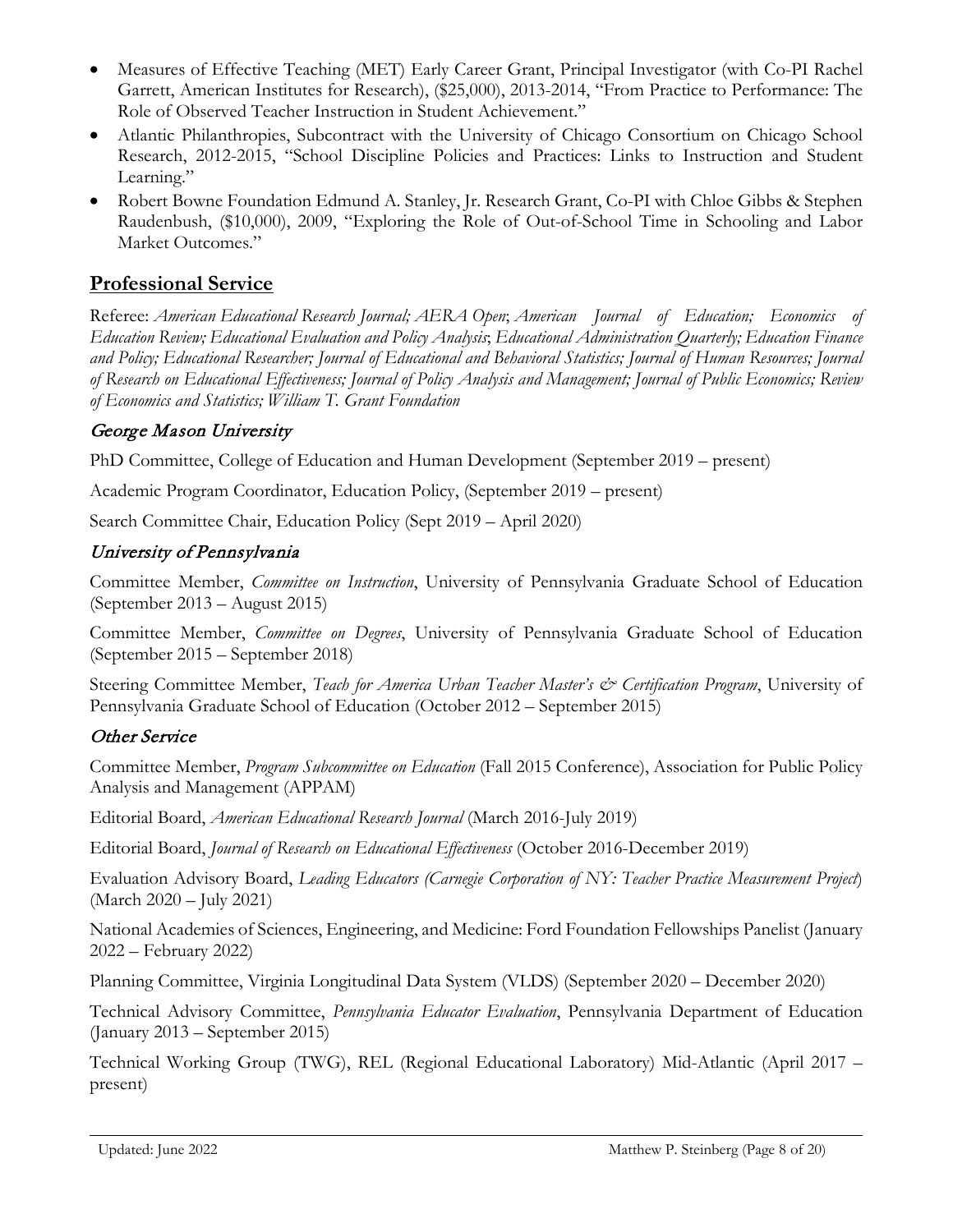**Doctoral Dissertation Advising** (graduation date): Nina Hoe, Penn GSE (committee member; May 2014); Claire Robertson-Kraft, Penn GSE (committee member; August 2014); Marlene Walk, Penn School of Social Policy & Practice (committee member; May 2015); Kailey Spencer, Penn GSE (chair; May 2017); Michael Chirico, Penn Economics (committee member; May 2017); M. Soledad Ortuzar, Penn GSE (committee member; August 2018); Cameron Anglum, Penn GSE (chair; May 2019); Gregory Collins, Penn GSE (committee member; May 2019); Haisheng Yang, Penn GSE (chair; May 2021); John Dooris, GMU CEHD (committee member, expected May 2022); Elizabeth Davis, GMU CEHD (chair, expected May 2023).

*Doctoral Advisees' Dissertation Awards & Initial Placements* 

- Cameron Anglum (Penn GSE; Initial Placement: Assistant Professor of Education Policy and Equity (tenure-track), Saint Louis University): National Academy of Education/Spencer Foundation Dissertation Fellowship (2018-19); New Scholar Award, Association for Education Finance and Policy (2018); David L. Clark Scholar, American Educational Research Association/University Council for Educational Administration (2018); Emerging Education Policy Scholar, Thomas B. Fordham Institute (2019)
- Haisheng Yang (Penn GSE; Initial Placement: Senior Analyst, Abt Associates): AEI Education Policy Academy (2018); GAPSA-Provost Fellowship for Interdisciplinary Innovation (2019); William E. Arnold Award for Outstanding Contributions by a Student (2021); Emerging Education Policy Scholar, Thomas B. Fordham Institute (2021)
- Elizabeth Davis (GMU CEHD): American Educational Research Association (AERA) Dissertation Grant (2021-22)

# **Other Professional Experience**

Research Assistant, Consortium on Chicago School Research, Chicago, IL; 2008-2011

Graduate Research Assistant, University of Wisconsin-Madison, Madison, WI; 2005-2007

New York City Teaching Fellow, New York, NY; 2002-2005

Financial Analyst, J.P. Morgan Securities, New York, NY; 2000-2002

# **Presentations and Invited Talks**

2022

"Do You Observe What I Observe? Exploring the Discordance in Teacher and Evaluator Ratings of Teacher Performance," paper presented at the Association for Education Finance and Policy (AEFP) 47<sup>th</sup> Annual Conference, March 2022.

"The Effects of Pandemic-Induced School Closures on Public Support for Education Spending," paper presented at the Association for Education Finance and Policy (AEFP) 47<sup>th</sup> Annual Conference, March 2022.

"The Effect of Teacher Strikes on Student Achievement," paper presented at the Association for Education Finance and Policy (AEFP) 47<sup>th</sup> Annual Conference, March 2022.

"Equitable Teacher Evaluations: Improving Measurement of Teacher Effectiveness," invited presentation to the UChicago Consortium Steering Committee, March 2, 2022.

2021

"The Effect of Teacher Strikes on Student Achievement," paper to be presented at the Association for Public Policy Analysis and Management (APPAM) conference, November 2021. (conference postponed until March 2022).

"What Explains the Race Gap in Teacher Performance Ratings: Evidence from Chicago Public Schools," invited presentation to the Chicago Public Schools Offices of Talent and Equity, December 6, 2021.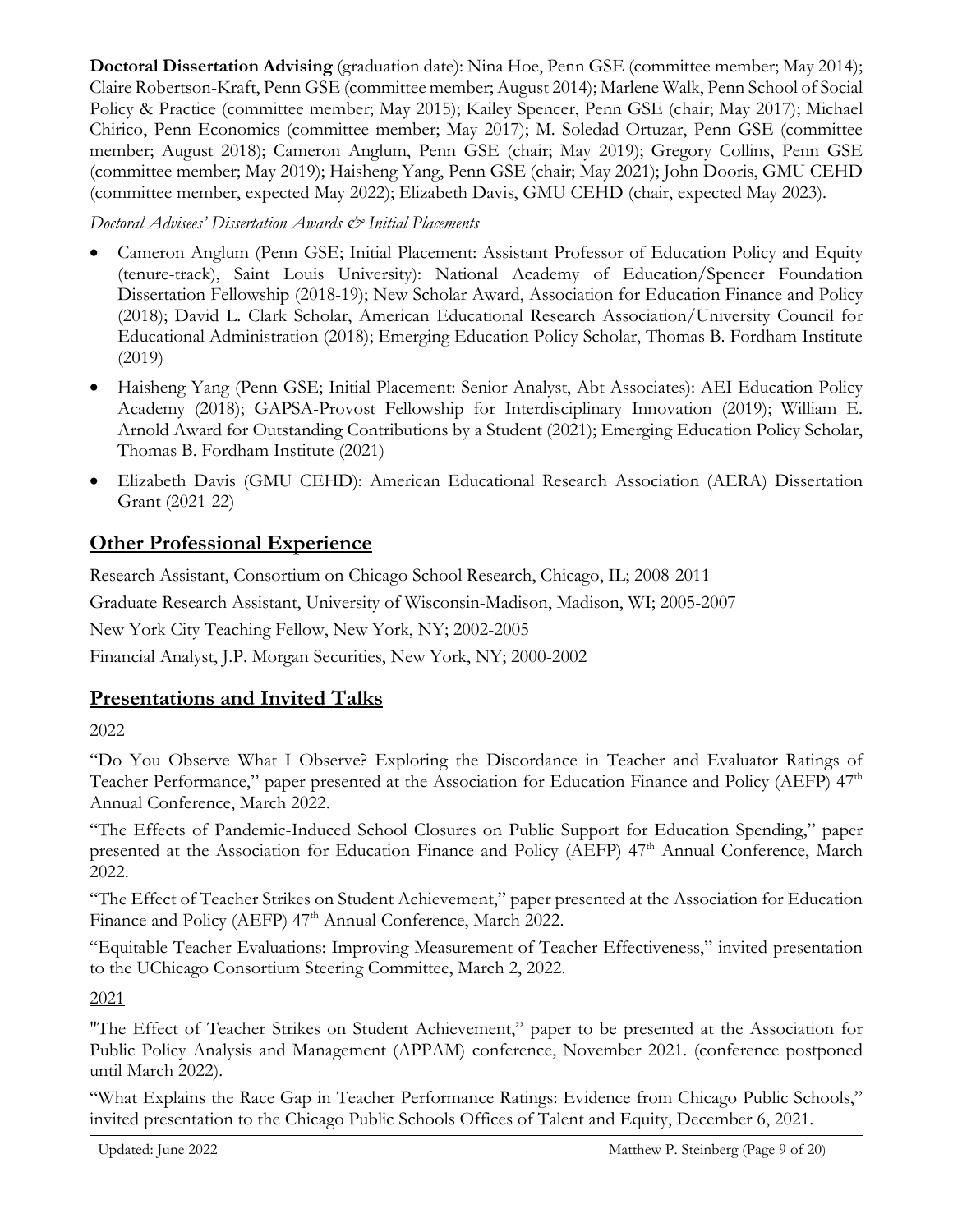"Exploring the Conditions Affecting Teacher and Evaluator Disagreement Regarding Teacher Performance Ratings," paper to be presented at the University Council for Educational Administration (UCEA) conference, November 2021.

"Do You Observe What I Observe? Exploring the Discordance in Teacher and Evaluator Ratings of Teacher Performance," invited presentation to the EdPolicy*Forward* Research Workshop, November 18, 2021.

"Can Personnel Policy Improve Teacher Quality? The Role of Evaluation and the Impact of Exiting Low-Performing Teachers," invited presentation to the Chicago Public Schools Office of Talent, October 29, 2021.

"Teacher Evaluation Reform: A Primer on Impacts and System Design," invited presentation to the Virginia Board of Education and Virginia Department of Education, Richmond, VA, October 20, 2021.

"Leveraging Your EEPS Experience: A Conversation With Past EEPS," invited panelist at Emerging Education Policy Scholars (EEPS) annual meeting, American Enterprise Institute/Fordham Institute, October 7, 2021.

"Federal Stimulus Aid and School Finance: Lessons from the Great Recession," invited presentation at the *Recent Advancements in Education Finance and Policy* webinar, September 28, 2021. (to view webinar: [https://tufts.zoom.us/rec/share/EQCY4ifZAcs-xEplnwXNV9ncA6I5humasl6o9c815DPNlepRW67S1KCBxdLbcW-](https://secure-web.cisco.com/1uBLavh4rSICe7TqdAga90CN9RaqRhYxDnTeWp9jXIGLt5xhi5LVbx1iUaO5duCHzXt8FfTlzsnSdWaVfhsx_vmY_VligtisN4adnxRnrOvnO6IxhxCC5AgZWtO5WkWDlYlcWxj-9jOSNEDhoDPCEC9ktf7mgMPAllhpZRt-u2s7aao1l6La_utt0b3u-RoD3qFFiHff00nXW7ZxikVRz9ylY-RkPFvHaSsTRakfT-gPrunuVCiiOdQJrRgrlOzhwcPselmzgn_nMA0uyBFZ3A8Hy_Ie4pi3B1yrSTsdTq2u9idyhHecrugw-WlQMMV7JLwJnz6pszRR3rfMyQ4-Qs__EZnmoe_CoOAiKnkDojukZnAzOiHUS_gse6OtmWoWzo93L4aN1OGGQR5eKWyvmWn-ylEC4_TijCyPfzUVp8r7npPRl-I6_0FV2AgRU7eCM/https%3A%2F%2Ftufts.zoom.us%2Frec%2Fshare%2FEQCY4ifZAcs-xEplnwXNV9ncA6I5humasl6o9c815DPNlepRW67S1KCBxdLbcW-D.pWMG4FOlRf_4A5qP)[D.pWMG4FOlRf\\_4A5qP\)](https://secure-web.cisco.com/1uBLavh4rSICe7TqdAga90CN9RaqRhYxDnTeWp9jXIGLt5xhi5LVbx1iUaO5duCHzXt8FfTlzsnSdWaVfhsx_vmY_VligtisN4adnxRnrOvnO6IxhxCC5AgZWtO5WkWDlYlcWxj-9jOSNEDhoDPCEC9ktf7mgMPAllhpZRt-u2s7aao1l6La_utt0b3u-RoD3qFFiHff00nXW7ZxikVRz9ylY-RkPFvHaSsTRakfT-gPrunuVCiiOdQJrRgrlOzhwcPselmzgn_nMA0uyBFZ3A8Hy_Ie4pi3B1yrSTsdTq2u9idyhHecrugw-WlQMMV7JLwJnz6pszRR3rfMyQ4-Qs__EZnmoe_CoOAiKnkDojukZnAzOiHUS_gse6OtmWoWzo93L4aN1OGGQR5eKWyvmWn-ylEC4_TijCyPfzUVp8r7npPRl-I6_0FV2AgRU7eCM/https%3A%2F%2Ftufts.zoom.us%2Frec%2Fshare%2FEQCY4ifZAcs-xEplnwXNV9ncA6I5humasl6o9c815DPNlepRW67S1KCBxdLbcW-D.pWMG4FOlRf_4A5qP)

"What Explains the Race Gap in Teacher Performance Ratings: Evidence from Chicago Public Schools," Invited presentation to Schar School of Policy and Government, May 4, 2021.

"What Explains the Race Gap in Teacher Performance Ratings: Evidence from Chicago Public Schools," Invited presentation to New America, March 9, 2021.

"Examining Bullying Reporting in Pennsylvania Schools: Preliminary Findings and Next Steps," Invited presentation to the Pennsylvania Department of Education (PDE), February 1, 2021.

#### 2020

"Teacher Evaluation Reform and the Exit of Low-Performing Teaches: The Role of Tenure Protections," paper presented at the Triangle Economics of Education Workshop, Duke University; December 10, 2020.

"Do Teachers Improve Faster in Charter or District Schools? Evidence from Pennsylvania," paper presented at the Association for Public Policy Analysis and Management (APPAM) conference, November 2020.

"Understanding Funding Models," Invited panelist at the Murmuration 2020 Annual Conference, July 2020.

"Improving Teaching Practice and Student Learning: The Role of Teacher Evaluation," paper presented at the Association for Education Finance and Policy (AEFP) 45<sup>th</sup> Annual Conference, March 2020.

### 2019

"Improving Teaching Practice and Student Learning: The Role of Teacher Evaluation," paper presented at the Association for Public Policy Analysis and Management (APPAM) conference, November 2019.

Schar School of Policy and Government, George Mason University; Invited Talk: "Schools as places of crime? Evidence from closing chronically underperforming schools," September 27, 2019.

"The Labor Market Consequences of Teacher Evaluation Reform: Regression Discontinuity Evidence from Chicago," paper presented at the Association for Education Finance and Policy (AEFP) 44<sup>th</sup> Annual Conference, March 2019.

"Examining Teacher Mobility across Traditional and Charter Schools in Pennsylvania: Patterns, Contexts and Consequences," poster presented at the Association for Education Finance and Policy (AEFP) 44<sup>th</sup> Annual Conference, March 2019.

Annenberg Institute for School Reform (Brown University) Brown Bag Series; Invited Talk: "The Labor Market Consequences of Teacher Evaluation Reform in Chicago," February 12, 2019.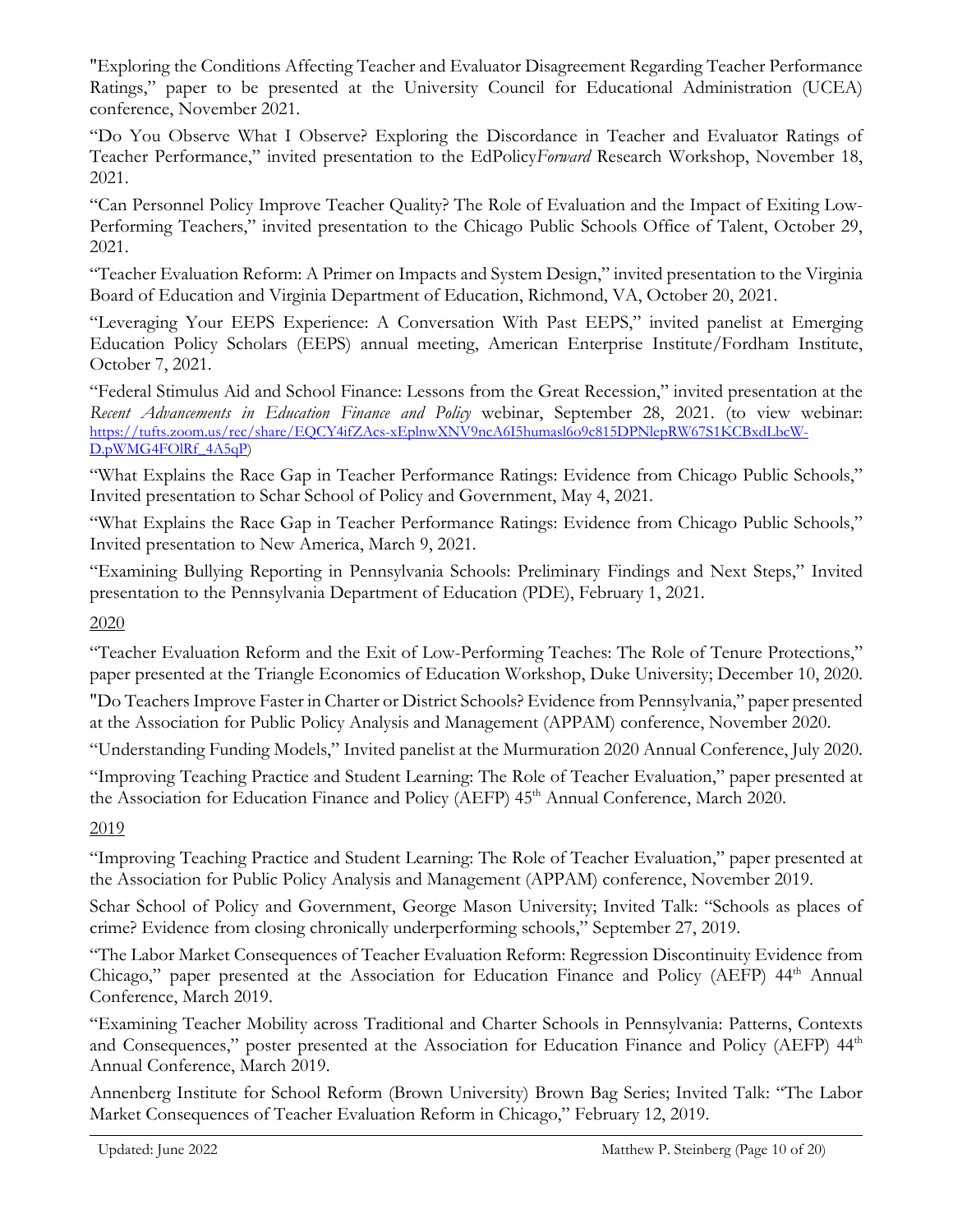### 2018

"The Effect of Teacher Evaluation Reform on Teacher Mobility, Teacher Performance and Student Achievement: Evidence from Chicago Public Schools," paper presented at the Association for Public Policy Analysis and Management (APPAM) conference, November 2018.

Faculty Seminar Series, Marxe School of Public and International Affairs, CUNY-Baruch College; Invited Talk: "Schools as Places of Crime? Evidence from School Closings in Philadelphia," October 3, 2018.

"What Do Funders Need to Know about Discipline Policy Reform?" Invited panelist at the Grantmakers for Education 2018 Annual Conference, October 2018.

"The Great Recession, Fiscal Federalism and Cross-District Spending Inequality," paper presented at the Association for Education Finance and Policy (AEFP) 43rd Annual Conference, March 2018.

Labor, Development & Health Workshop, University of Connecticut; Invited Talk: "The Effects of Closing Urban Schools on Students' Academic and Behavioral Outcomes: Evidence from Philadelphia," February 26, 2018.

"School Discipline Reform: Hard Lessons from the Front Lines," invited panel presentation to the Fordham Institute; January 25, 2018.

Workshop on Education, University of Chicago; Invited Talk: "The Direct and Indirect Effects of Closing Schools on Students' Academic and Behavioral Outcomes: Evidence from Philadelphia," January 23, 2018.

### 2017

"The Direct and Indirect Effects of Closing Schools on Students' Academic and Behavioral Outcomes: Evidence from Philadelphia," paper presented at the NAEd/Spencer Annual Meeting & Fellows Retreat; November 10, 2017.

"Does Closing Schools Affect Neighborhood Crime? Evidence from Philadelphia," paper presented at the Association for Public Policy Analysis and Management (APPAM) conference, November 2017.

"Reforming School Discipline: The Impact of District-Level Policy Reform on Suspended Students and Their Peers," paper presented at the Association for Public Policy Analysis and Management (APPAM) conference, November 2017.

"The Great Recession and Student Achievement: Evidence from Population Data," paper presented at the Association for Public Policy Analysis and Management (APPAM) conference, November 2017.

"The Impact of Out-of-School Suspensions on Student Outcomes," paper presented at the Association for Public Policy Analysis and Management (APPAM) conference, November 2017.

Russell Sage Foundation, Improving Education and Reducing Inequality in the United States: Obtaining New Insights from Population-Based Academic Performance Data; Invited Talk: "The Impact of the Great Recession on Student Achievement: Evidence from Population Data;" September 15, 2017.

"Transforming Urban Public Education;" Invited Presentation to Executive Committee and Faculty Fellows Executive Council, Penn Institute for Urban Research (IUR); May 12, 2017.

Harvard University, Program on Education Policy and Governance (PEPG) Colloquia Series; Invited Talk: "The Direct and Indirect Effects of Closing Schools on Students' Educational Opportunities: Evidence from Philadelphia," April 4, 2017.

"Do Suspensions Impact Students' Academic and Behavioral Outcomes? Evidence from Discipline Policy Reform in Philadelphia," paper presented at the Association for Education Finance and Policy (AEFP) 42<sup>nd</sup> Annual Conference, March 2017.

"Does Teacher Effectiveness Depend on Who Rates Classroom Practice?," paper presented at the Association for Education Finance and Policy (AEFP)  $42<sup>nd</sup>$  Annual Conference, March 2017.

"The Great Recession and Student Achievement," paper presented at the Association for Education Finance and Policy (AEFP)  $42<sup>nd</sup>$  Annual Conference, March 2017.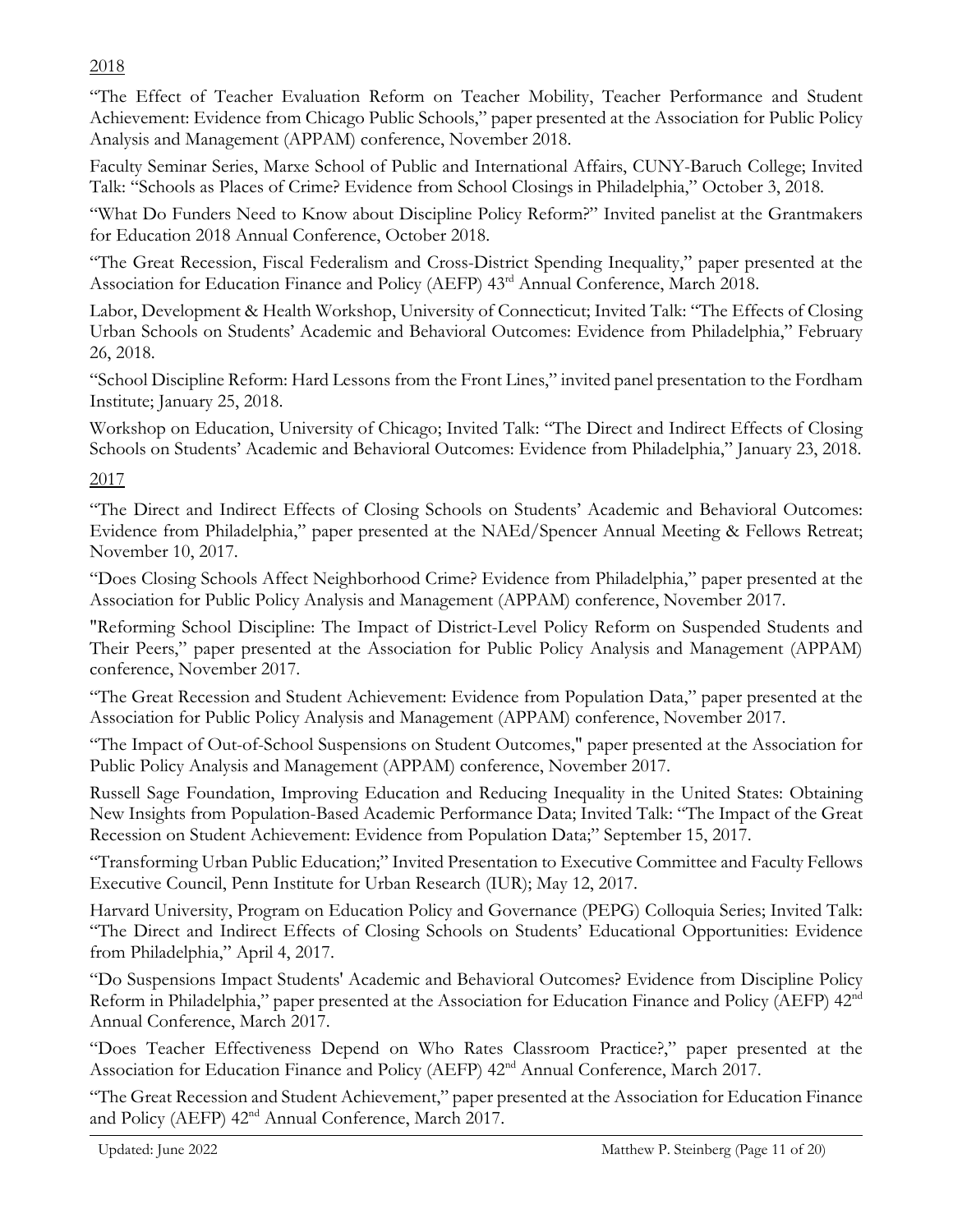"The Direct and Indirect Effects of Closing Schools on Students' Educational Opportunities: Evidence from Philadelphia," paper presented at the Society for Research on Educational Effectiveness (SREE) conference, March, 2017.

#### 2016

"Schools, Classrooms and Evaluators: Examining the Sources of Variation in Teacher Observation Scores in Chicago," paper presented at the Association for Public Policy Analysis and Management (APPAM) conference, November 2016.

"Using School Climate Data to Promote Safe, Supportive Learning Environments," invited panelist for the National Association of State Boards of Education (NASBE) webinar; November 1, 2016.

University of Arkansas, Department of Education Reform Lecture Series; Invited Talk: "Rolling Back Zero Tolerance: Evidence on the Scope and Impact of Discipline Policy Reform;" October 21, 2016.

"Addressing Extreme Poverty: Approaches that Work," invited panelist at the Federal Reserve Bank of Philadelphia's Reinventing Our Communities: Transforming Our Economies conference; September 21, 2016.

"School Discipline: A Debate," invited panelist at the NewSchools Venture Fund Summit 2016; May 11, 2016. San Francisco, CA.

"How Do School Districts Respond to Statewide Finance Reform? Evidence from Pennsylvania," paper presented at the American Educational Research Association (AERA) Annual Meeting; Washington, DC.

"The Direct and Indirect Effects of Closing Schools on Students' Educational Settings: Evidence from Philadelphia," paper presented at the American Educational Research Association (AERA) Annual Meeting; Washington, DC.

"Different Evaluator, Different Rating? Examining whether Teacher Effectiveness Depends on Observational Differences between Teachers and their Evaluators," paper presented at the Association for Education Finance and Policy (AEFP) 41<sup>st</sup> Annual Conference; Denver, CO.

"Does Statewide Finance Reform and Federal Fiscal Stimulus Reduce District Spending Disparities? Evidence from Pennsylvania," paper presented at the Association for Education Finance and Policy (AEFP) 41<sup>st</sup> Annual Conference; Denver, CO.

"Rolling back "Zero Tolerance": The Relationship between Discipline Policy Reform and Suspension Usage," paper presented at the Association for Education Finance and Policy (AEFP) 41<sup>st</sup> Annual Conference; Denver, CO.

"The Sensitivity of Teacher Performance Ratings to the Design of Teacher Evaluation Systems," paper presented at the Association for Education Finance and Policy (AEFP) 41<sup>st</sup> Annual Conference; Denver, CO.

"When Suspensions Are Shorter: The Effects on School Climate and Student Learning," paper presented at the Association for Education Finance and Policy (AEFP) 41<sup>st</sup> Annual Conference; Denver, CO.

"School Closure in Philadelphia Public Schools," invited presentation to the Saint Joseph's University Public Education Seminar Series; February 1, 2016.

### 2015

"How do School Districts Respond to Statewide Finance Reform? Evidence from Pennsylvania," paper to be presented at the National Tax Association Annual Conference on Taxation, November, 2015.

"Classroom Composition and Measured Teacher Performance: What Do Teacher Observation Scores Really Measure?" paper presented at the Association for Public Policy Analysis and Management (APPAM) conference, November, 2015.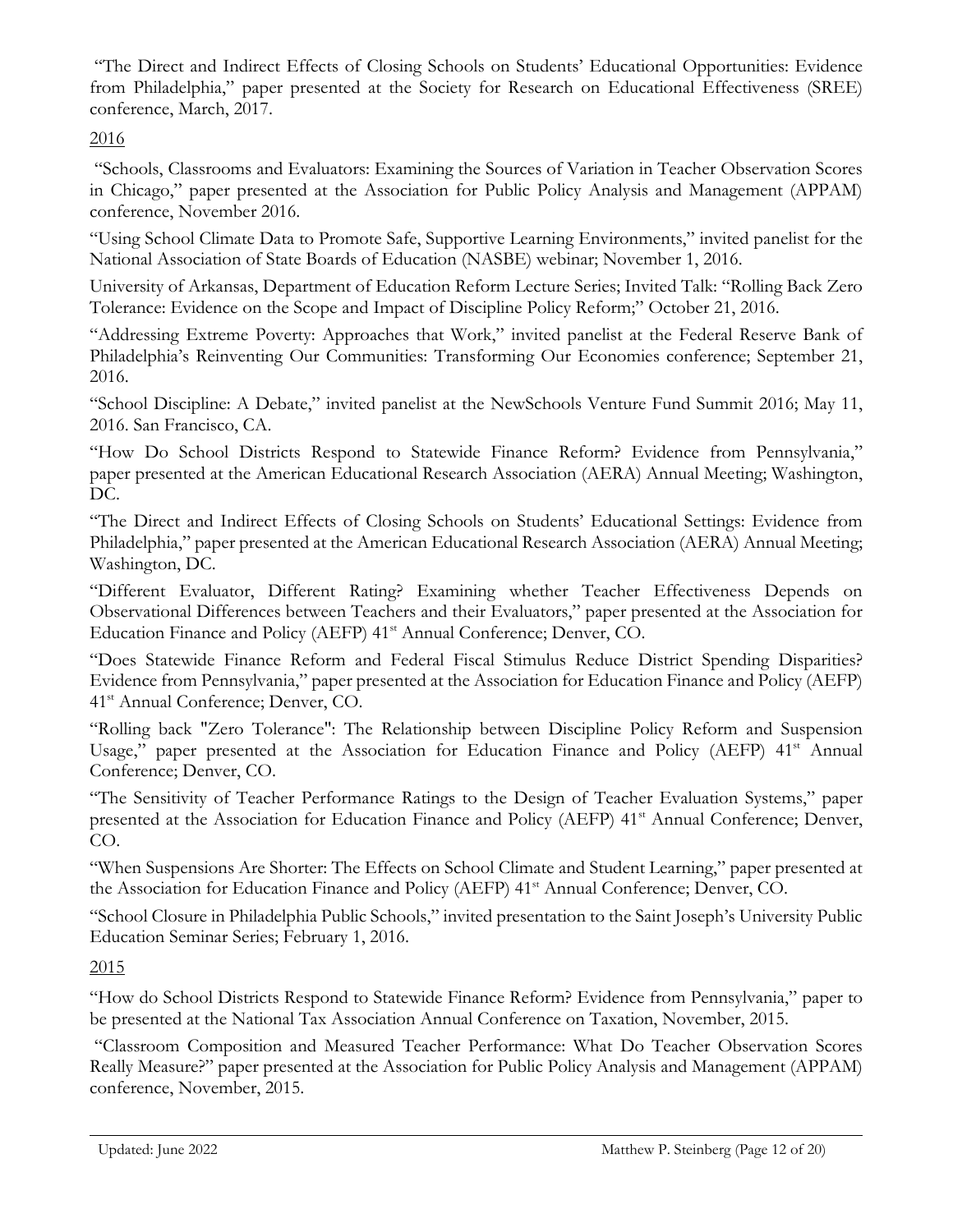"How do School Districts Respond to Statewide Finance Reform? Evidence from Pennsylvania," poster presented at the Association for Public Policy Analysis and Management (APPAM) conference, November, 2015.

"Rolling Back 'Zero Tolerance': Patterns of School Suspension in the Wake of District-Level Policy Reforms in New York City and Philadelphia," paper presented at the Association for Public Policy Analysis and Management (APPAM) conference, November, 2015.

"The Direct and Indirect Effect of Closing Schools on Students' Educational Settings: Evidence from Two Rounds of School Closures in Philadelphia," paper presented at the Association for Public Policy Analysis and Management (APPAM) conference, November, 2015.

"The Effects of Reducing Suspensions on Students and Schools," paper presented at the Association for Public Policy Analysis and Management (APPAM) conference, November, 2015.

"The Direct and Indirect Effects of Closing Schools on Students' Educational Settings: Evidence from Philadelphia," invited presentation to the Superintendent of the School District of Philadelphia; June 3, 2015.

"The New Educational Accountability: Understanding the Landscape of Teacher Evaluation in the Post-NCLB Era," paper presented at the American Educational Research Association (AERA) Annual Meeting; Chicago, IL, April 19, 2015.

"A Tale of Two Decades: New Evidence on Adequacy and Equity in Pennsylvania," paper presented at the American Educational Research Association (AERA) Annual Meeting; Chicago, IL, April 19, 2015.

"School Discipline Reform, Research and Policy: Lessons from Chicago and Philadelphia," invited panel presentation at the American Educational Research Association (AERA) Annual Meeting; Chicago, IL, April 16, 2015.

"Classroom Context and Observed Teacher Performance: What do Teacher Observation Scores Really Measure?" presentation to NYU's Center for the Promotion of Research Involving Innovative Statistical Methodology (PRIISM) seminar series; March 25, 2015.

"School Closure and Student Relocation: Evidence from the School District of Philadelphia," paper presented at the Association for Education Finance and Policy (AEFP) 40<sup>th</sup> Annual Conference; Washington, D.C., February 28, 2015.

"How do School Districts Respond to Statewide Finance Reform? Evidence from Pennsylvania," paper presented at the Association for Education Finance and Policy (AEFP) 40<sup>th</sup> Annual Conference; Washington, D.C., February 26, 2015.

"Teacher Evaluation Reform: Building Evidence to Inform Policy," UPenn IES Lecture Series; January 26, 2015.

### 2014

"Does Classroom Composition Influence Measured Teacher Performance? Evidence from the MET Study," presentation given at the *Measures of Effective Teaching Grantee Meeting*, National Academy of Education Annual Meeting; Washington, D.C., November 14, 2014.

"Teacher Performance Evaluation and Teacher Sorting: Experimental Evidence from Chicago Public Schools," paper presented at the Association for Public Policy Analysis and Management (APPAM) conference, November 7, 2014.

"Advancing the Utility of Regression Discontinuity Designs," (panel chair) Society for Research on Educational Effectiveness Fall 2014 Conference; Washington, D.C., September 6, 2014.

"Developing a System of Excellent Schools: Turnarounds, Charters, and School Closures," invited talk to The SDP Research, Policy, and Practice Conference; Philadelphia, PA, April 8, 2014.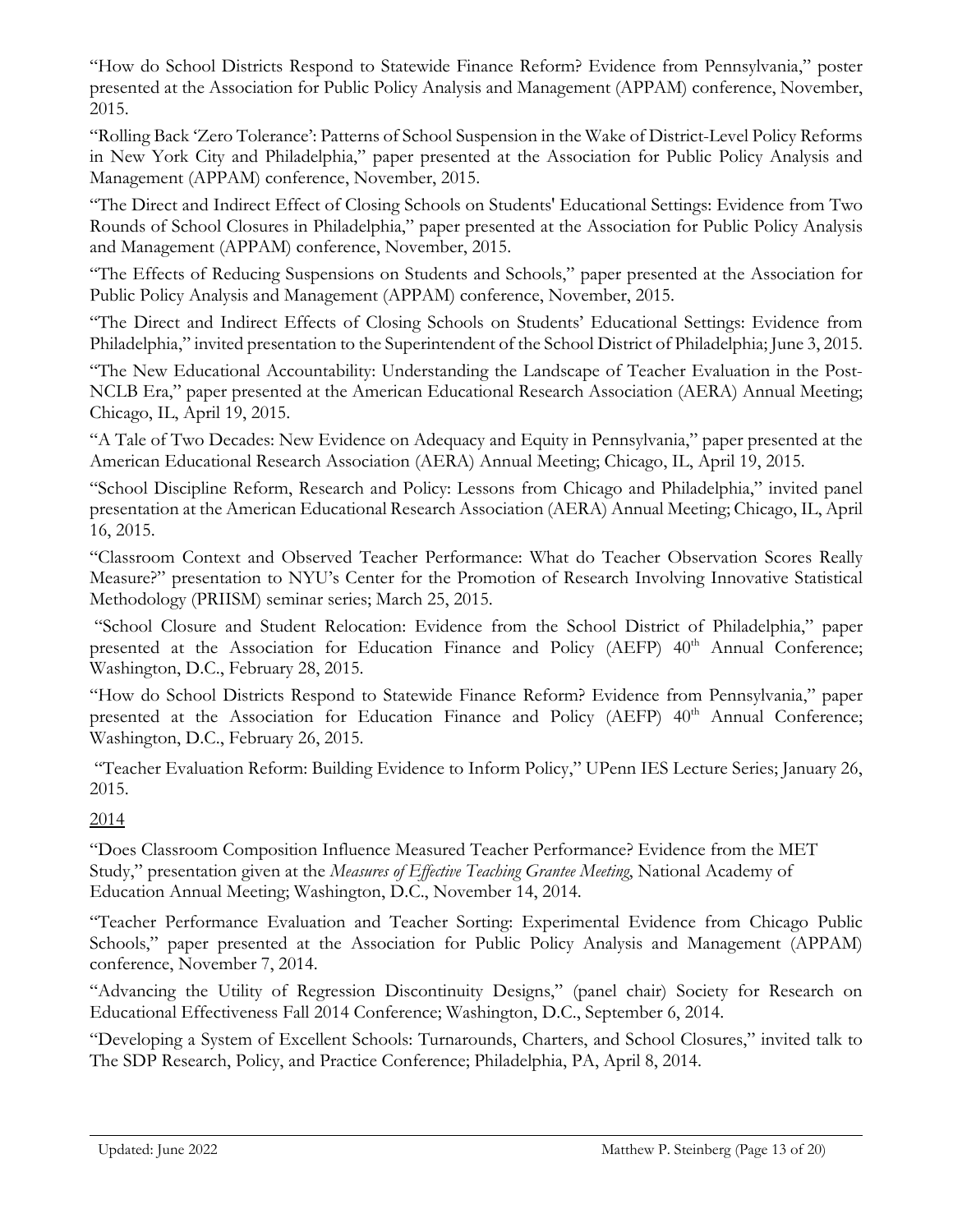"Does Teacher Evaluation Improve School Performance? Experimental Evidence from Chicago's Excellence in Teaching Project," paper presented at the American Educational Research Association (AERA) Annual Meeting; Philadelphia, PA, April 6, 2014.

"Examining Teacher Effectiveness using Classroom Observation Scores: Evidence from the Randomization of Teachers to Students," poster presented at the American Educational Research Association (AERA) Annual Meeting; Philadelphia, PA, April 6, 2014.

"Understanding Student Sorting and the Allocation of Teacher Quality when Teachers are Randomly Assigned to Students," poster presented at the American Educational Research Association (AERA) Annual Meeting; Philadelphia, PA., April 4, 2014.

"Teacher Performance Evaluation and Teacher Sorting: Experimental Evidence from Chicago Public Schools," paper presented at the Association for Education Finance and Policy (AEFP) 39<sup>th</sup> Annual Conference; San Antonio, TX, March 15, 2014.

"The Impact of Teacher Evaluation Reform on Student Learning: Successes and Challenges in Replicating Experimental Findings with Non-Experimental Data," paper presented at the Society for Research on Educational Effectiveness Spring 2014 Conference; Washington, D.C., March 8, 2014.

"Examining Teacher Effectiveness using Classroom Observation Scores: Evidence from the Randomization of Teachers to Students," paper presented at the Society for Research on Educational Effectiveness Spring 2014 Conference; Washington, D.C., March 6, 2014.

Workshop on Education, University of Chicago; Invited Talk: "Does Teacher Evaluation Impact School Achievement and Teacher Mobility? Experimental Evidence from Chicago's Excellence in Teaching Project;" Chicago, IL, February 18, 2014.

"The Decentralization of Decision-Making Authority to Local School Leaders: The Case of the Philadelphia School District," invited talk to the School District of Philadelphia; Philadelphia, PA, January 29, 2014.

The 3rd International Conference on Educational Leadership; Santiago, Chile; January 6-8, 2014.

2013

"School Funding in Texas: Application of the Regression Discontinuity Design," UPenn IES Lecture Series; December 9, 2013.

"Assessing Adequacy in Education Spending: A Summary of Key Findings," presentation to the Philadelphia City Council Committee on Education; Philadelphia, PA, November 20, 2013.

"Examining the Causal Link between Observed Instructional Practice and Student Achievement: Evidence from the Randomization of Teachers to Students." *Measures of Effective Teaching Grantee Meeting*, National Academy of Education Annual Meeting; Washington D.C., October 26, 2013.

"The Next 10 Years," Invited talk on trends in urban education policy, University of Pennsylvania Institute for Urban Research; October 10, 2013.

*Violence and Schools: New Findings and Emerging Questions from Across the Disciplines* Conference, New York University Institute of Human Development and Social Change; April 12, 2013.

"The Effect of Increased Revenue on Student Outcomes: Evidence from Texas' Small and Midsize District Adjustments," paper presented at the Association for Education Finance and Policy 38<sup>th</sup> Annual Conference, New Orleans, LA, March 15, 2013.

"Does Teacher Evaluation Improve School Performance? Experimental Evidence from Chicago's Excellence in Teaching Project," UPenn IES Lecture Series; February 11, 2013.

"What Conditions Jeopardize and Support Safety in Urban Schools? The Influence of Community Characteristics, School Composition and School Organizational Practices on Student and Teacher Reports of Safety in Chicago," paper presented at the *Closing the School Discipline Gap: Research to Practice* National Conference, Washington DC; January 10, 2013.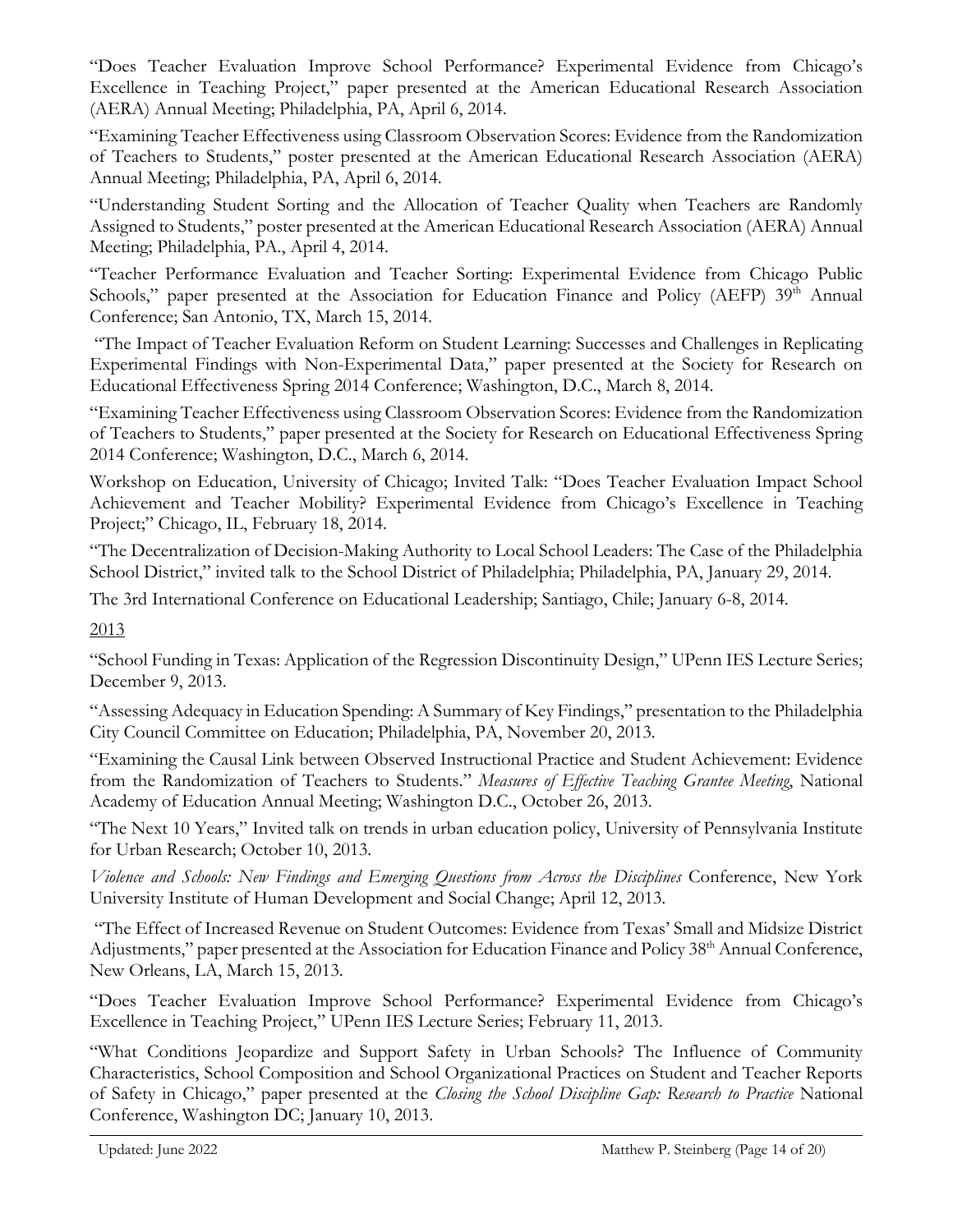2012

"Community and Education Challenges in Philadelphia: Research and Reform," Invited talk, University of Pennsylvania Institute for Urban Research, November 5, 2012.

"Charter Schools and Local Control: New Models of School Reform," Invited talk, University of Pennsylvania Annual Homecoming Weekend, October 27, 2012.

American Educational Research Association (AERA) Annual Meeting (April); Vancouver B.C.

2011

Association for Public Policy Analysis and Management (APPAM) Fall Conference (November); Washington D.C.

Harris School of Public Policy Studies PhD Workshop, University of Chicago (November); Chicago, IL.

Workshop on Education, University of Chicago (October); Chicago, IL.

CUNY-Baruch College School of Public Affairs Faculty Seminar Series (September); New York, NY.

Research report and invited talk on school safety presented to Chief Executive Officer of Chicago Public Schools (February); Chicago, IL.

2010

Pioneer Institute's School Choice Models & Public School Reform Conference (October); Boston, MA. Workshop on Education, University of Chicago (October); Chicago, IL.

American Educational Research Association (AERA) Annual Meeting (May); Denver, CO.

Harris School of Public Policy Studies PhD Workshop, University of Chicago (March); Chicago, IL.

Workshop on Education/Workshop on Human Potential (co-sponsored session), University of Chicago (February); Chicago, IL.

2009

The National Center on School Choice (NCSC) Conference, Vanderbilt University (October); Nashville, TN.

The Fourth Annual Institute of Education Sciences (IES) Research Conference (June); Washington D.C.

The School of Education/Wisconsin Center for Education Research (WCER) Tuesday Lecture Series, University of Wisconsin-Madison (April); Madison, WI.

Invited talk on Supplemental Educational Services to the Department of Applied Research, Chicago Public Schools (April); Chicago, IL.

Harris School of Public Policy Studies PhD Workshop, University of Chicago (April); Chicago, IL.

Workshop/Working Group on Human Potential at the Center for Human Potential and Public Policy, University of Chicago (February); Chicago, IL.

2008

Invited talk on Supplemental Educational Services to the Center for Elementary Mathematics and Science Education, University of Chicago (December); Chicago, IL.

Workshop on Education, University of Chicago (October); Chicago, IL.

American Educational Research Association (AERA) Annual Meeting (March); New York, NY.

2007

The 24<sup>th</sup> Annual Student Financial Aid Research Network Conference (June); Portland, Oregon. American Educational Research Association (AERA) Annual Meeting (April); Chicago, IL.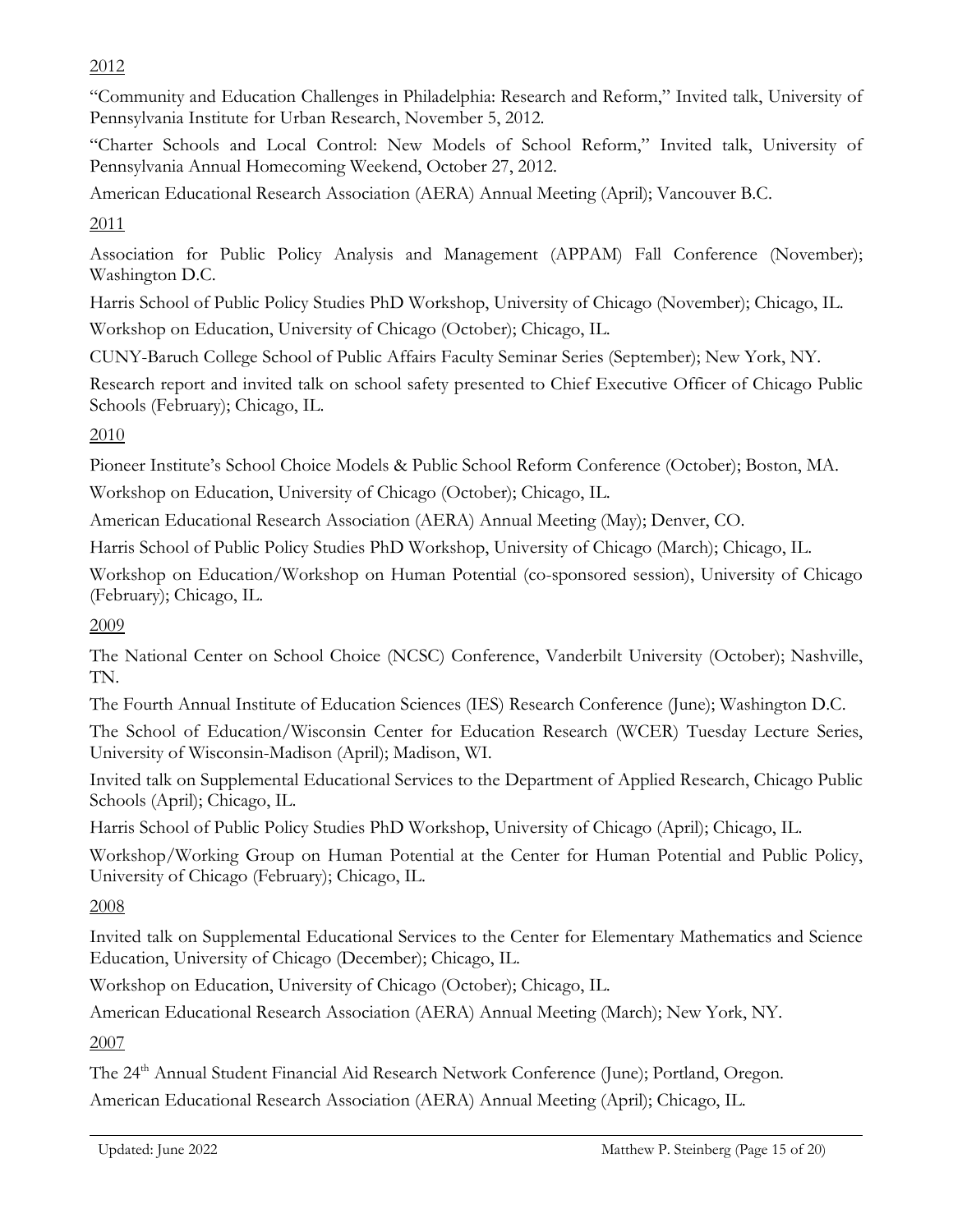The Wisconsin Center for the Advancement of Postsecondary Education (WISCAPE) forum, titled "Low-Income Student Access at UW-Madison and Beyond: Problems and Solutions" (February); Madison, WI.

2006

Association for Public Policy Analysis and Management (APPAM) Fall Conference (November); Madison, WI.

The La Follette School Seminar Series (October); Madison, WI.

### **Selected Media and Interviews**

Catalyst Chicago (May 9, 2011): [http://www.catalyst](http://www.catalyst-chicago.org/notebook/index.php/entry/1102/Study%3A_Strong_relationships_help_students_feel_safer)[chicago.org/notebook/index.php/entry/1102/Study%3A\\_Strong\\_relationships\\_help\\_students\\_feel\\_safer](http://www.catalyst-chicago.org/notebook/index.php/entry/1102/Study%3A_Strong_relationships_help_students_feel_safer) Chicago Tribune (May 10, 2011): [http://www.chicagotribune.com/news/education/ct-met-school-safety-report-0510-](http://www.chicagotribune.com/news/education/ct-met-school-safety-report-0510-20110510,0,3912466.story) [20110510,0,3912466.story](http://www.chicagotribune.com/news/education/ct-met-school-safety-report-0510-20110510,0,3912466.story) Education Week (May 10, 2011):

[http://www.edweek.org/ew/articles/2011/05/10/31safe.h30.html?tkn=UUQF2SCbEzN%2BpwPRvRi8](http://www.edweek.org/ew/articles/2011/05/10/31safe.h30.html?tkn=UUQF2SCbEzN%2BpwPRvRi8TiO8CvCg17h0FqVD&cmp=clp-edweek) [TiO8CvCg17h0FqVD&cmp=clp-edweek](http://www.edweek.org/ew/articles/2011/05/10/31safe.h30.html?tkn=UUQF2SCbEzN%2BpwPRvRi8TiO8CvCg17h0FqVD&cmp=clp-edweek)

New York Times (May 8, 2011): http://www.nytimes.com/2011/05/08/us/08cnccalm.html? $r=1$ 

Philadelphia Inquirer (November 20, 2013): [http://articles.philly.com/2013-11-21/news/44288268\\_1\\_philadelphia-school-district-steinberg-student](http://articles.philly.com/2013-11-21/news/44288268_1_philadelphia-school-district-steinberg-student) 

Philadelphia Tribune (November 29, 2013): [http://www.phillytrib.com/newsarticles/item/11960-calls-to-change-education-funding-in-pa-get](http://www.phillytrib.com/newsarticles/item/11960-calls-to-change-education-funding-in-pa-get-louder.html)[louder.html](http://www.phillytrib.com/newsarticles/item/11960-calls-to-change-education-funding-in-pa-get-louder.html) 

Profit of Education (January 29, 2014): <http://profitofeducation.org/>

Interview Guest on *Radio Times with Marty Moss-Coane*, "Racial Disparities in School Discipline" (March 31, 2014):<http://whyy.org/cms/radiotimes/2014/03/31/racial-disparities-in-school-discipline/>

ICPSR Bulletin, "Researchers obtaining important benefits from MET Project data" (Volume XXXIV, No. 2, Spring 2014):<http://www.icpsr.umich.edu/files/membership/publications/bulletin/2014-Q1.pdf>

Interview Guest on *Newsworks* (November 26, 2014):

[http://www.newsworks.org/index.php/component/flexicontent/items/item/75601-upenn-report-finds](http://www.newsworks.org/index.php/component/flexicontent/items/item/75601-upenn-report-finds-pennsylvania-schools-need-an-additional-35-billion)[pennsylvania-schools-need-an-additional-35-billion](http://www.newsworks.org/index.php/component/flexicontent/items/item/75601-upenn-report-finds-pennsylvania-schools-need-an-additional-35-billion)

Interview Guest on *Knowledge@Wharton* (July 21, 2015; January 28, 2016).

Politico (January 21, 2016):

[http://www.politico.com/tipsheets/morning-education/2016/01/everybodys-talking-about-essa](http://www.politico.com/tipsheets/morning-education/2016/01/everybodys-talking-about-essa-gambling-on-grants-in-illinois-gearing-up-for-vergara-discord-in-detroit-212279)[gambling-on-grants-in-illinois-gearing-up-for-vergara-discord-in-detroit-212279](http://www.politico.com/tipsheets/morning-education/2016/01/everybodys-talking-about-essa-gambling-on-grants-in-illinois-gearing-up-for-vergara-discord-in-detroit-212279) 

Education Week (January 22, 2016):

[http://blogs.edweek.org/edweek/teacherbeat/2016/01/observations\\_of\\_teachersmdashu.html](http://blogs.edweek.org/edweek/teacherbeat/2016/01/observations_of_teachersmdashu.html)

The 74 (September 20, 2016): "New Research: Chicago Teacher Eval Pilot Moved Out Struggling Teachers, Kept Stronger Ones":

[https://www.the74million.org/article/new-research-chicago-teacher-eval-pilot-moved-out-struggling](https://www.the74million.org/article/new-research-chicago-teacher-eval-pilot-moved-out-struggling-teachers-kept-stronger-ones)[teachers-kept-stronger-ones](https://www.the74million.org/article/new-research-chicago-teacher-eval-pilot-moved-out-struggling-teachers-kept-stronger-ones)

*Education Next* Podcast interview guest: "What Does the Research Say about School Discipline Policies?" (October 12, 2016):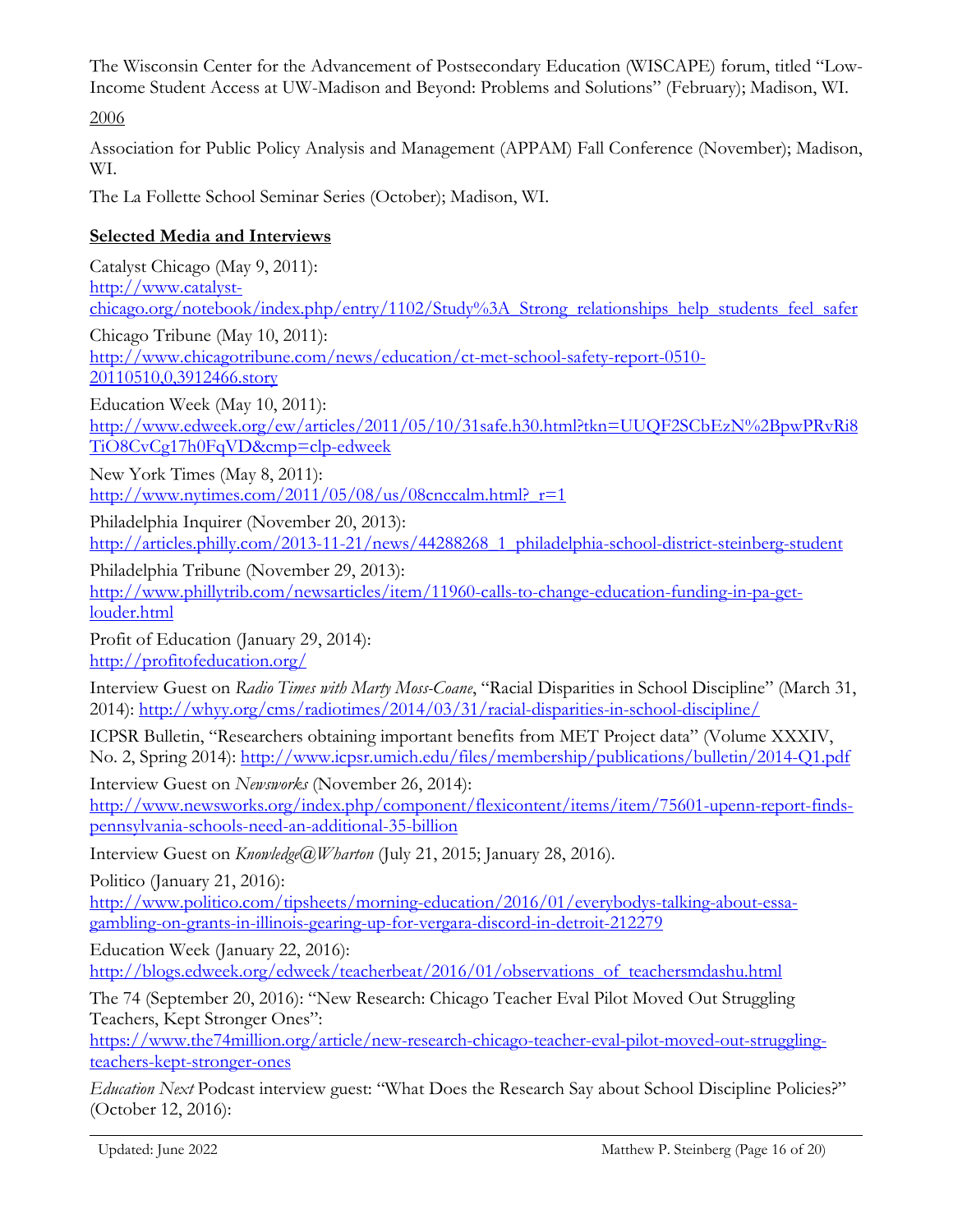[http://educationnext.org/ednext-podcast-what-does-research-say-about-school-discipline-policies](http://educationnext.org/ednext-podcast-what-does-research-say-about-school-discipline-policies-steinberg/)[steinberg/](http://educationnext.org/ednext-podcast-what-does-research-say-about-school-discipline-policies-steinberg/) 

Consortium for Policy Research in Education (CPRE) *Knowledge Hub* interview guest: "Classroom Composition's Impact on Teacher Observation Scores" (December 22, 2016): <https://soundcloud.com/cpre-knowledgehub/matthew-steinberg>

The 74 (May 2, 2017): "The School Discipline Revolution: How Policy and Rhetoric Outstrip Hard Evidence":

[https://www.the74million.org/article/the-school-discipline-revolution-how-policy-and-rhetoric-outstrip](https://www.the74million.org/article/the-school-discipline-revolution-how-policy-and-rhetoric-outstrip-hard-evidence)[hard-evidence](https://www.the74million.org/article/the-school-discipline-revolution-how-policy-and-rhetoric-outstrip-hard-evidence)

Chalkbeat (August 30, 2017): "The Great Recession decimated the economy. It also hurt student learning, according to pioneering new study":

[https://www.chalkbeat.org/posts/us/2017/08/30/the-great-recession-decimated-the-economy-it-also](https://www.chalkbeat.org/posts/us/2017/08/30/the-great-recession-decimated-the-economy-it-also-hurt-student-learning-according-to-pioneering-new-study/)[hurt-student-learning-according-to-pioneering-new-study/](https://www.chalkbeat.org/posts/us/2017/08/30/the-great-recession-decimated-the-economy-it-also-hurt-student-learning-according-to-pioneering-new-study/)

Consortium for Policy Research in Education (CPRE) *Knowledge Hub* interview guest: "Sensitivity of Teacher Performance Ratings" (November 16, 2017):

[https://soundcloud.com/cpre-knowledgehub/matthew-steinberg-sensitivity-of-teacher-performance](https://soundcloud.com/cpre-knowledgehub/matthew-steinberg-sensitivity-of-teacher-performance-ratings)[ratings](https://soundcloud.com/cpre-knowledgehub/matthew-steinberg-sensitivity-of-teacher-performance-ratings) 

The 74 (December 13, 2017): "10 Charts That Changed the Way We Think About America's Schools in  $2017$ ":

[https://www.the74million.org/article/10-charts-that-changed-the-way-we-think-about-our-schools-in-](https://www.the74million.org/article/10-charts-that-changed-the-way-we-think-about-our-schools-in-2017/)[2017/](https://www.the74million.org/article/10-charts-that-changed-the-way-we-think-about-our-schools-in-2017/)

The Atlantic (March 23, 2018): "The Push for Harsher School Discipline after Parkland": [https://www.theatlantic.com/education/archive/2018/03/harsher-school-discipline-after](https://www.theatlantic.com/education/archive/2018/03/harsher-school-discipline-after-parkland/556274/)[parkland/556274/](https://www.theatlantic.com/education/archive/2018/03/harsher-school-discipline-after-parkland/556274/) 

The Atlantic (May 8, 2018): "One Ohio School's Quest to Rethink Bad Behavior": <https://www.theatlantic.com/education/archive/2018/05/ohio-school-bad-behavior/559766/>

The New York Times (June 4, 2018): "The Numbers That Explain Why Teachers Are in Revolt": <https://www.nytimes.com/2018/06/04/upshot/school-funding-still-lags-after-recession-ended.html>

Chalkbeat (August 23, 2018): "Suspensions really do hurt students academically, new studies confirm, but maybe less than previously thought":

[https://www.chalkbeat.org/posts/us/2018/08/23/suspensions-really-do-hurt-students-academically-new](https://www.chalkbeat.org/posts/us/2018/08/23/suspensions-really-do-hurt-students-academically-new-studies-confirm-but-maybe-less-than-previously-thought/)[studies-confirm-but-maybe-less-than-previously-thought/](https://www.chalkbeat.org/posts/us/2018/08/23/suspensions-really-do-hurt-students-academically-new-studies-confirm-but-maybe-less-than-previously-thought/)

The 74 (August 28, 2018): "New Study: Suspending Students for Minor Infractions Like Cursing Hurts Kids but Benefits Nobody":

[https://www.the74million.org/new-study-suspending-students-for-minor-infractions-like-cursing-hurts](https://www.the74million.org/new-study-suspending-students-for-minor-infractions-like-cursing-hurts-kids-but-benefits-nobody/)[kids-but-benefits-nobody/](https://www.the74million.org/new-study-suspending-students-for-minor-infractions-like-cursing-hurts-kids-but-benefits-nobody/) 

Philadelphia Inquirer (September 5, 2018): "Teachers leave Philly schools at especially high rates, new study finds":

[http://www2.philly.com/philly/education/high-teacher-mobility-philadelphia-school-district-](http://www2.philly.com/philly/education/high-teacher-mobility-philadelphia-school-district-20180905.html)[20180905.html](http://www2.philly.com/philly/education/high-teacher-mobility-philadelphia-school-district-20180905.html)

*FutureEd* interview: "How School Suspensions Affect Student Achievement" (September 19, 2018): <https://www.future-ed.org/how-school-suspensions-affect-student-achievement/>

*WHYY* Philadelphia: "Principal turnover highest in Pa. cities, study says, and school leaders may be getting whiter, too" (January 8, 2019):

[https://whyy.org/articles/principal-turnover-highest-in-pa-cities-and-school-leaders-may-be-getting](https://whyy.org/articles/principal-turnover-highest-in-pa-cities-and-school-leaders-may-be-getting-whiter-too/)[whiter-too/](https://whyy.org/articles/principal-turnover-highest-in-pa-cities-and-school-leaders-may-be-getting-whiter-too/)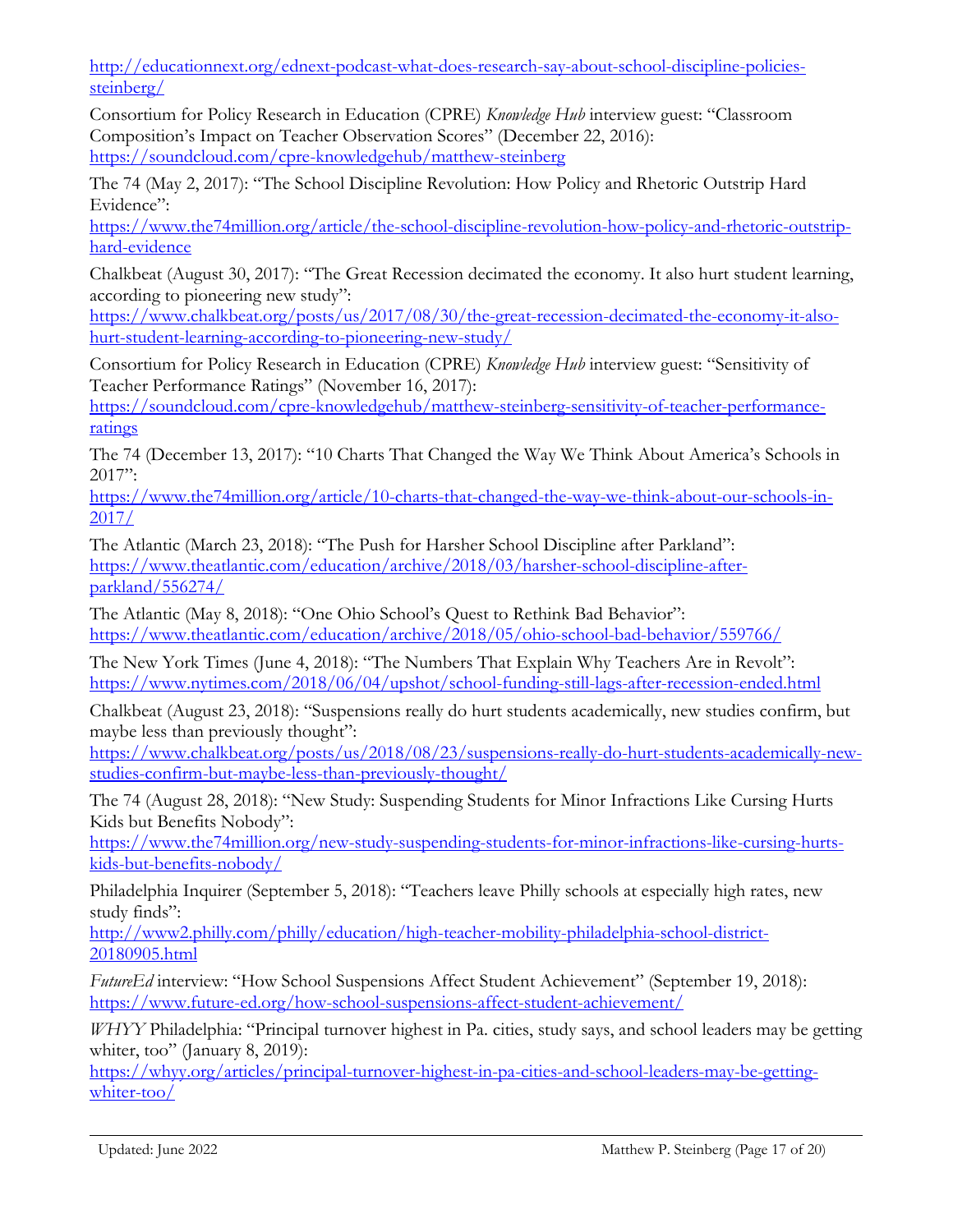Philadelphia Public School Notebook: "Principals leave their schools at high rates in Philadelphia, new study shows" (January 8, 2019):

[https://thenotebook.org/articles/2019/01/08/principals-leave-their-schools-at-high-rates-in-philadelphia](https://thenotebook.org/articles/2019/01/08/principals-leave-their-schools-at-high-rates-in-philadelphia-new-study-shows/?fbclid=IwAR0AbhzcvJSj1mDoWZNeTqGngzZeeXAQCMwkiwiU2-IsIXMkv4_rgJwK1rE)[new-study-shows/?fbclid=IwAR0AbhzcvJSj1mDoWZNeTqGngzZeeXAQCMwkiwiU2-](https://thenotebook.org/articles/2019/01/08/principals-leave-their-schools-at-high-rates-in-philadelphia-new-study-shows/?fbclid=IwAR0AbhzcvJSj1mDoWZNeTqGngzZeeXAQCMwkiwiU2-IsIXMkv4_rgJwK1rE) [IsIXMkv4\\_rgJwK1rE](https://thenotebook.org/articles/2019/01/08/principals-leave-their-schools-at-high-rates-in-philadelphia-new-study-shows/?fbclid=IwAR0AbhzcvJSj1mDoWZNeTqGngzZeeXAQCMwkiwiU2-IsIXMkv4_rgJwK1rE) 

Chalkbeat (February 5, 2019): "Five things we've learned from a decade of research on school closures": <https://www.chalkbeat.org/posts/us/2019/02/05/school-closure-research-review/>

Chalkbeat (February 5, 2019): "17 studies that tell us something about how school closures affect students": https://www.chalkbeat.org/posts/us/2019/02/05/list-school-closures-research-studies/

WHYY Philadelphia (March 19, 2019): "What happened when Philly closed 30 schools? New study offers answers": [https://whyy.org/articles/what-happened-when-philly-closed-30-schools-new-study-offers](https://whyy.org/articles/what-happened-when-philly-closed-30-schools-new-study-offers-answers/)[answers/](https://whyy.org/articles/what-happened-when-philly-closed-30-schools-new-study-offers-answers/)

Fordham Institute, Education Gadfly Show (April 17, 2019): *Amber's Research Minute* discusses paper "The effects of closing urban schools on students' academic and behavioral outcomes: Evidence from Philadelphia" (minutes 12:50-22:01): [https://fordhaminstitute.org/national/resources/education-gadfly](https://fordhaminstitute.org/national/resources/education-gadfly-show-will-charter-opposition-come-dc)[show-will-charter-opposition-come-dc](https://fordhaminstitute.org/national/resources/education-gadfly-show-will-charter-opposition-come-dc)

WHYY Philadelphia (May 18, 2019): "Philly school closures found to make neighborhoods safer": <https://whyy.org/articles/philly-school-closures-found-to-make-neighborhoods-safer/>

Fordham Institute, Education Gadfly Show (May 22, 2019): *Amber's Research Minute* discusses paper "Schools as places of crime? Evidence from closing chronically underperforming schools" (minutes 12:16- 21:40): [https://fordhaminstitute.org/national/resources/education-gadfly-show-education-leaderships](https://fordhaminstitute.org/national/resources/education-gadfly-show-education-leaderships-gender-imbalance)[gender-imbalance](https://fordhaminstitute.org/national/resources/education-gadfly-show-education-leaderships-gender-imbalance)

The Economist (June 6, 2019): "What budget cuts during the Great Recession did to pupils' test scores": [https://www.economist.com/united-states/2019/06/06/what-budget-cuts-during-the-great-recession](https://www.economist.com/united-states/2019/06/06/what-budget-cuts-during-the-great-recession-did-to-pupils-test-scores)[did-to-pupils-test-scores](https://www.economist.com/united-states/2019/06/06/what-budget-cuts-during-the-great-recession-did-to-pupils-test-scores) 

The 74 (July 15, 2019): "Failing Schools: Home to Underachieving Students, Disillusioned Teachers and — According to a New Study — Higher Rates of Crime":

[https://www.the74million.org/failing-schools-home-to-underachieving-students-disillusioned-teachers](https://www.the74million.org/failing-schools-home-to-underachieving-students-disillusioned-teachers-and-according-to-a-new-study-higher-rates-of-crime/)[and-according-to-a-new-study-higher-rates-of-crime/](https://www.the74million.org/failing-schools-home-to-underachieving-students-disillusioned-teachers-and-according-to-a-new-study-higher-rates-of-crime/)

Chalkbeat (August 13, 2019): "4 new studies bolster the case: More money for schools helps low-income students": [https://www.chalkbeat.org/posts/us/2019/08/13/school-funding-spending-money-matter](https://www.chalkbeat.org/posts/us/2019/08/13/school-funding-spending-money-matter-latest-research-studies/)[latest-research-studies/](https://www.chalkbeat.org/posts/us/2019/08/13/school-funding-spending-money-matter-latest-research-studies/)

AERA Newsroom (September 25, 2019): "School Spending Cuts Triggered by Great Recession Linked to Sizable Learning Losses for Students in Hardest Hit Areas":

[https://www.aera.net/Newsroom/School-Spending-Cuts-Triggered-by-Great-Recession-Linked-to-](https://www.aera.net/Newsroom/School-Spending-Cuts-Triggered-by-Great-Recession-Linked-to-Sizable-Learning-Losses-for-Students-in-Hardest-Hit-Areas)[Sizable-Learning-Losses-for-Students-in-Hardest-Hit-Areas](https://www.aera.net/Newsroom/School-Spending-Cuts-Triggered-by-Great-Recession-Linked-to-Sizable-Learning-Losses-for-Students-in-Hardest-Hit-Areas)

Education Dive (September 25, 2019): "Study: Recession cuts came at expense of achievement": <https://www.educationdive.com/news/study-recession-cuts-came-at-expense-of-achievement/563455/>

Education Week (September 25, 2019): "Did the recession hurt test scores? A new study says, yes. A lot.": [http://blogs.edweek.org/edweek/campaign-k-12/2019/09/did\\_the\\_ecession\\_hurt\\_test\\_sco.html](http://blogs.edweek.org/edweek/campaign-k-12/2019/09/did_the_ecession_hurt_test_sco.html) 

Politico (September 25, 2019): "Spending cuts during recession hurt student achievement": <https://www.politico.com/morningeducation/>

Philadelphia Public School Notebook (October 9, 2019): "Study: One-third of Philly students switch high schools, increasing their risk of dropping out":

[https://thenotebook.org/articles/2019/10/09/study-one-third-of-philly-students-switch-high-schools](https://thenotebook.org/articles/2019/10/09/study-one-third-of-philly-students-switch-high-schools-increasing-their-risk-of-dropping-out/)[increasing-their-risk-of-dropping-out/](https://thenotebook.org/articles/2019/10/09/study-one-third-of-philly-students-switch-high-schools-increasing-their-risk-of-dropping-out/)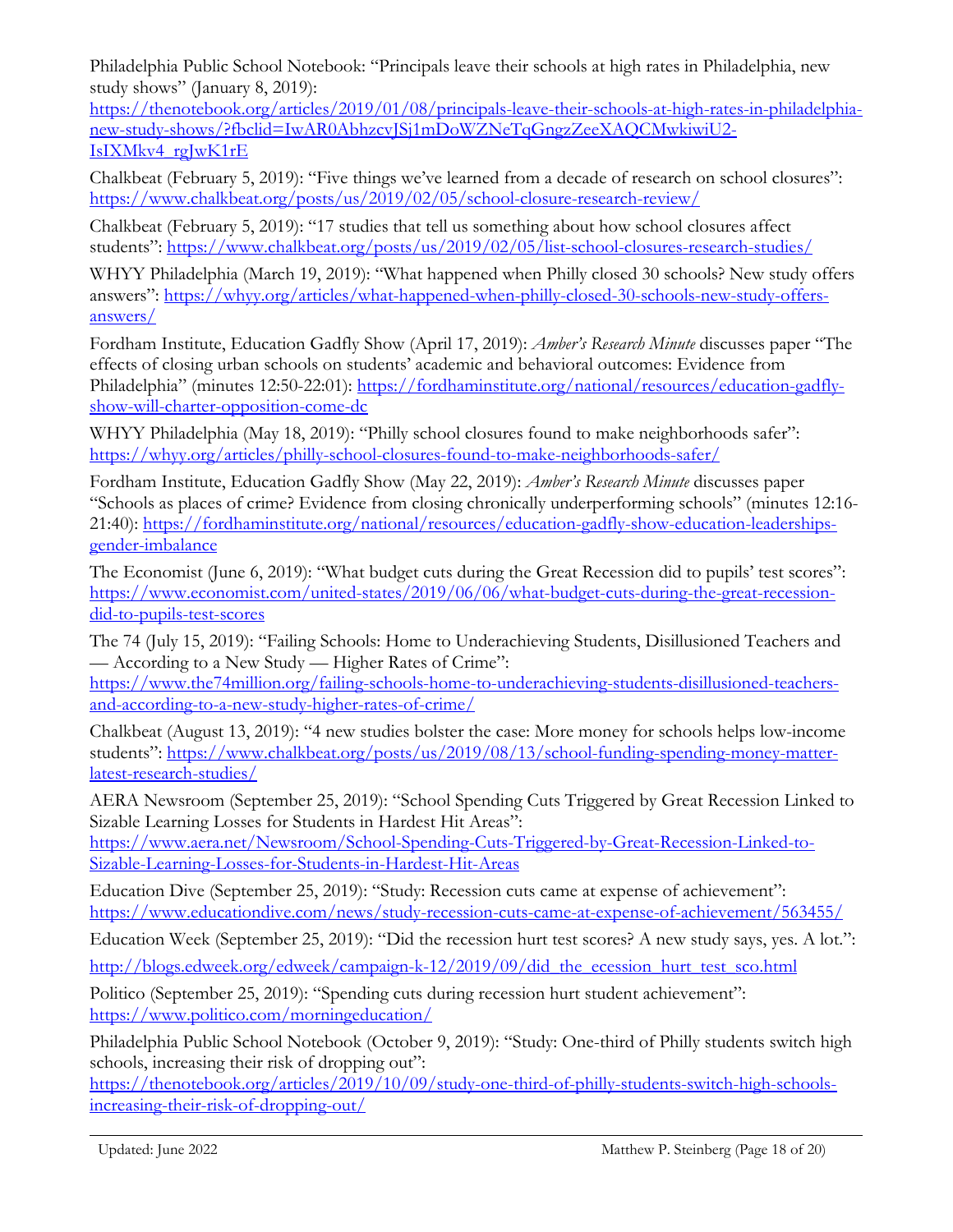Consortium for Policy Research in Education (CPRE) *Knowledge Hub* interview guest: "The Educational Toll of the Great Recession" (October 17, 2019):

<https://www.researchminutes.org/episode/the-educational-toll-of-the-great-recession/>

The 74 (December 11, 2019): "14 Charts that Changed the Way We Looked at America's Schools in  $2019$ ":

<https://www.the74million.org/article/15-charts-that-made-us-think-differently-about-schools-in-2019/>

Fordham Institute, Education Gadfly Show (January 8, 2020): "The best education research studies of 2019": [https://fordhaminstitute.org/national/resources/education-gadfly-show-best-education-research](https://fordhaminstitute.org/national/resources/education-gadfly-show-best-education-research-studies-2019)[studies-2019](https://fordhaminstitute.org/national/resources/education-gadfly-show-best-education-research-studies-2019)

Fordham Institute, Education Gadfly Show interview guest: "Research Deep Dive—School discipline reform" (January 21, 2020): [https://fordhaminstitute.org/national/resources/education-gadfly-show](https://fordhaminstitute.org/national/resources/education-gadfly-show-research-deep-dive-school-discipline-reform)[research-deep-dive-school-discipline-reform](https://fordhaminstitute.org/national/resources/education-gadfly-show-research-deep-dive-school-discipline-reform) 

Chalkbeat (March 24, 2020): "The coronavirus double whammy: School closures, economic downturn could derail student learning, research shows": [https://chalkbeat.org/posts/us/2020/03/24/school](https://chalkbeat.org/posts/us/2020/03/24/school-closures-economic-recession-coronavirus-students-research/)[closures-economic-recession-coronavirus-students-research/](https://chalkbeat.org/posts/us/2020/03/24/school-closures-economic-recession-coronavirus-students-research/) 

The 74 (March 27, 2020): "What the Great Recession Tells Us About the Pandemic Downturn to Come: Expect Declining Student Performance, Widening Achievement Gaps": <https://www.the74million.org/article/recession-coronavirus-k12-schools-students/>

Chalkbeat (April 7, 2020): "School budgets are in big trouble, especially in high-poverty areas. Here's why — and what could help": [https://chalkbeat.org/posts/us/2020/04/07/coronavirus-school-funding-great](https://chalkbeat.org/posts/us/2020/04/07/coronavirus-school-funding-great-recession-lessons-equity/)[recession-lessons-equity/](https://chalkbeat.org/posts/us/2020/04/07/coronavirus-school-funding-great-recession-lessons-equity/) 

Fordham Institute, Education Gadfly Show: "Research Deep Dive—The impact of school closures" (April 8, 2020): [https://fordhaminstitute.org/national/resources/education-gadfly-show-research-deep](https://fordhaminstitute.org/national/resources/education-gadfly-show-research-deep-dive-impact-school-closures)[dive-impact-school-closures](https://fordhaminstitute.org/national/resources/education-gadfly-show-research-deep-dive-impact-school-closures) 

World Bank (April 13, 2020): "We should avoid flattening the curve in education – Possible scenarios for learning loss during the school lockdowns": [https://blogs.worldbank.org/education/we-should-avoid](https://blogs.worldbank.org/education/we-should-avoid-flattening-curve-education-possible-scenarios-learning-loss-during-school)[flattening-curve-education-possible-scenarios-learning-loss-during-school](https://blogs.worldbank.org/education/we-should-avoid-flattening-curve-education-possible-scenarios-learning-loss-during-school) 

Chalkbeat (April 22, 2020): "12 ways the last recession changed America's schools — and what that means for the years ahead": [https://www.chalkbeat.org/2020/4/22/21230992/great-recession-schools-research](https://www.chalkbeat.org/2020/4/22/21230992/great-recession-schools-research-lessons-coronavirus)[lessons-coronavirus](https://www.chalkbeat.org/2020/4/22/21230992/great-recession-schools-research-lessons-coronavirus) 

Education Week (June 2, 2020): "How Districts, States Can Survive the COVID-19 Recession": [https://mobile.edweek.org/c.jsp?cid=25919951&bcid=&rssid=25919141&item=http%3a%2f%2fapi.edw](https://mobile.edweek.org/c.jsp?cid=25919951&bcid=&rssid=25919141&item=http%3a%2f%2fapi.edweek.org%2fv1%2few%2f%3fuuid%3d601881D4-A4E6-11EA-B605-956759D98AAA) [eek.org%2fv1%2few%2f%3fuuid%3d601881D4-A4E6-11EA-B605-956759D98AAA](https://mobile.edweek.org/c.jsp?cid=25919951&bcid=&rssid=25919141&item=http%3a%2f%2fapi.edweek.org%2fv1%2few%2f%3fuuid%3d601881D4-A4E6-11EA-B605-956759D98AAA)

Chalkbeat Chicago (December 10, 2020): "New study says Chicago's teacher evaluation may penalize Black educators": [https://chicago.chalkbeat.org/2020/12/10/22166295/chicagos-reach-teacher](https://chicago.chalkbeat.org/2020/12/10/22166295/chicagos-reach-teacher-evaluation-may-penalize-black-educators-study-shows)[evaluation-may-penalize-black-educators-study-shows](https://chicago.chalkbeat.org/2020/12/10/22166295/chicagos-reach-teacher-evaluation-may-penalize-black-educators-study-shows) 

AERA Newsroom (December 10, 2020): "Study: Teacher Performance Measures May Penalize Black Educators": [https://www.aera.net/Newsroom/Study-Teacher-Performance-Measures-May-Penalize-](https://www.aera.net/Newsroom/Study-Teacher-Performance-Measures-May-Penalize-Black-Educators)[Black-Educators](https://www.aera.net/Newsroom/Study-Teacher-Performance-Measures-May-Penalize-Black-Educators) 

Education Week (December 14, 2020): "Teachers in High-Poverty Schools Penalized Unfairly on Observations, Study Says": [https://www.edweek.org/teaching-learning/teachers-in-high-poverty-schools](https://www.edweek.org/teaching-learning/teachers-in-high-poverty-schools-penalized-unfairly-on-observations-study-says/2020/12)[penalized-unfairly-on-observations-study-says/2020/12](https://www.edweek.org/teaching-learning/teachers-in-high-poverty-schools-penalized-unfairly-on-observations-study-says/2020/12) 

Fordham Institute, Education Gadfly Show interview guest (discuss new research on teacher effectiveness and improvement in charter and traditional public schools) (December 17, 2020): [https://fordhaminstitute.org/national/resources/education-gadfly-show-emily-oster-and-noelle-ellerson](https://fordhaminstitute.org/national/resources/education-gadfly-show-emily-oster-and-noelle-ellerson-ng-answer-big-question)[ng-answer-big-question](https://fordhaminstitute.org/national/resources/education-gadfly-show-emily-oster-and-noelle-ellerson-ng-answer-big-question)